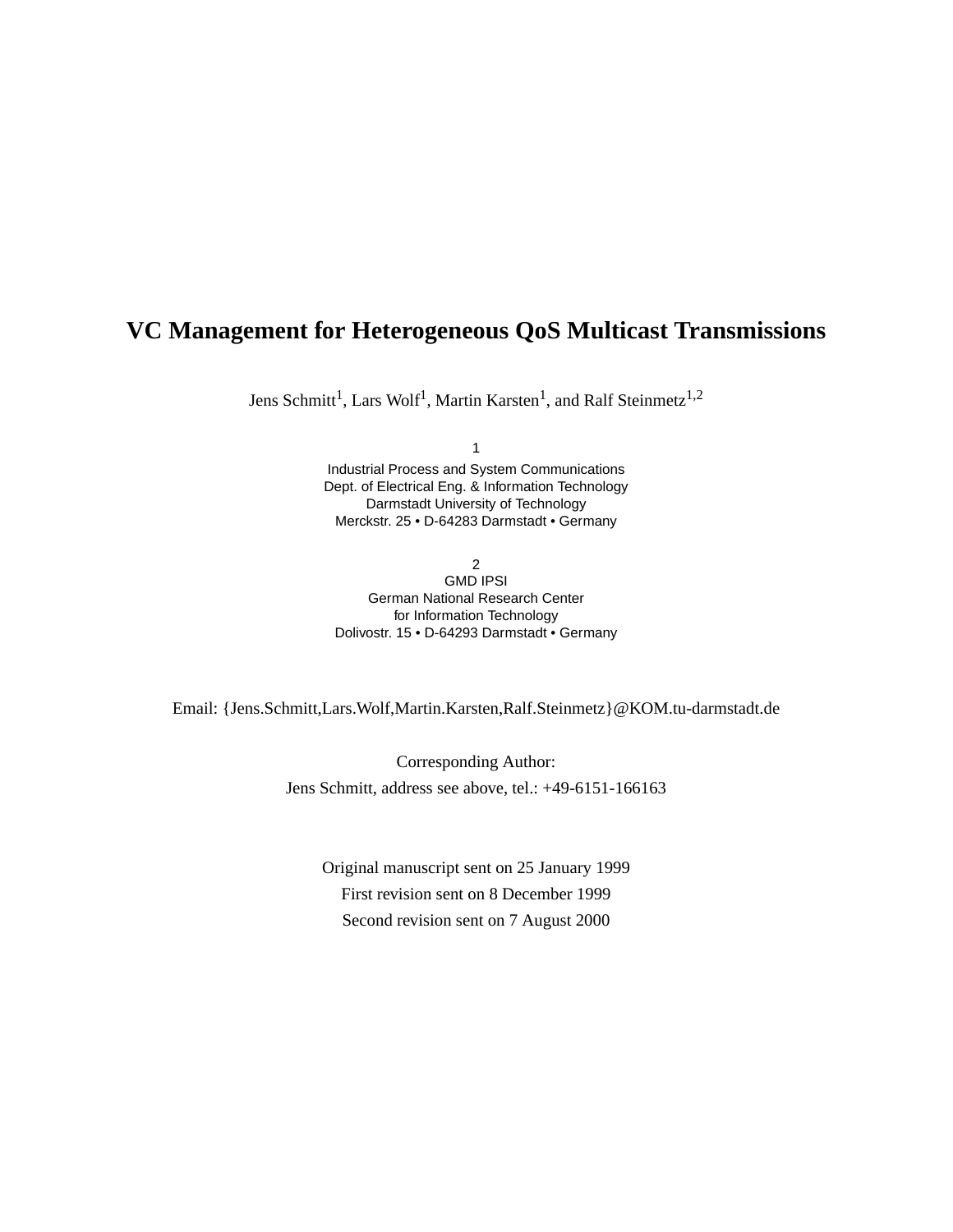# **Abstract**

A crucial component of the interaction between ATM's and the Internet's Quality of Servcice (QoS) architectures is the efficient mapping of RSVP (Resource reSerVation Protocol) as the Internet's signalling protocol onto the according ATM mechanisms. In particular, this article focuses on one of the most contrary characteristics of RSVP and ATM signalling. This is the support for heterogeneous reservations by RSVP over the ATM subnetwork, taking into account that ATM only allows for a homogeneous QoS within a single Virtual Circuit (VC). We present previous approaches to the solution of this problem and argue for more sophisticated and efficient approaches to manage ATM VCs taking into consideration ATM tariffs and resource consumption.

**Keywords**: IP/ATM Networks, Multicast, Heterogeneous Reservations, Resource Management, Cost Management.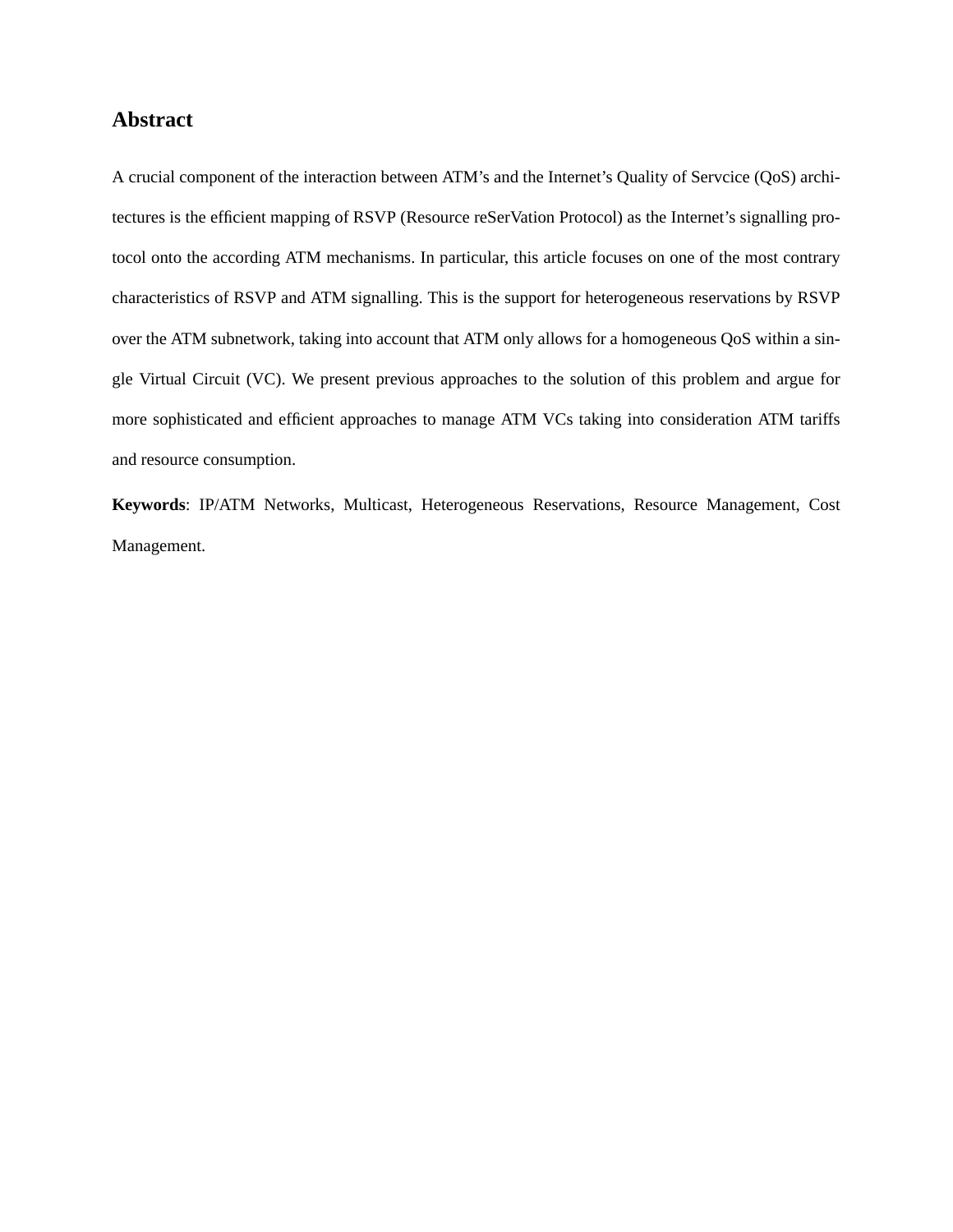The integration of the rising Internet QoS architecture with the QoS architecture of ATM is an important issue, not only to accelerate the growing usage of ATM as a backbone technology, but also to enable a future integrated services Internet, which is in need of a flexible and high-bandwidth backbone technology with an orderly traffic management.

RSVP/IntServ, which has been proposed by the IETF (mainly in [Braden et al. 1997],[Shenker et al. 1997],[Wroczlawski 1997]) as the Internet's QoS architecture, is at the moment under heavy discussion mainly due to scalability concerns, i.e., whether it is possible to support a sufficiently large number of concurrent flows. However, we believe that eventually in order to provide integrated services a scheme like RSVP/IntServ is necessary. We do not believe that an architecture like Differentiated Services [Black et al. 1998] as it is discussed in the IETF at the moment will be a long-term solution for all QoS aspects, but rather a quick approach to satisfy short-term business needs. Furthermore, new research suggests that it will be technically possible to support many flows in routers in near future [Kumar et al. 1998]. Therefore we assume RSVP/IntServ as the QoS architecture of the Internet and claim that many of the problems when overlaying it to ATM networks will arise for any fine-grained QoS architecture.

One of the most important points of the integration of the two QoS architectures is the mapping of the Internet's signalling protocol RSVP onto corresponding ATM mechanisms. Most problems in this area arise for the multicasting of data. Many of the anticipated new services of a future Internet will be multimedia services like video-and audio-conferences, video-on-demand, interactive games, etc. All of them have in common that multicasting is necessary and thus we cannot circumvent the difficulties arising from that case.

Since nowadays the Internet is a multi-provider network even if only its backbone is regarded, it is crucial for a mapping to take economic factors into account. This is of particular interest if the mapping process takes place at the edge between two providers or between a customer and its provider.

One particular difference that only exists for multicast transmissions is RSVP's support of heterogeneous reservations, while ATM only allows for a homogeneous QoS within a single VC. The focus of this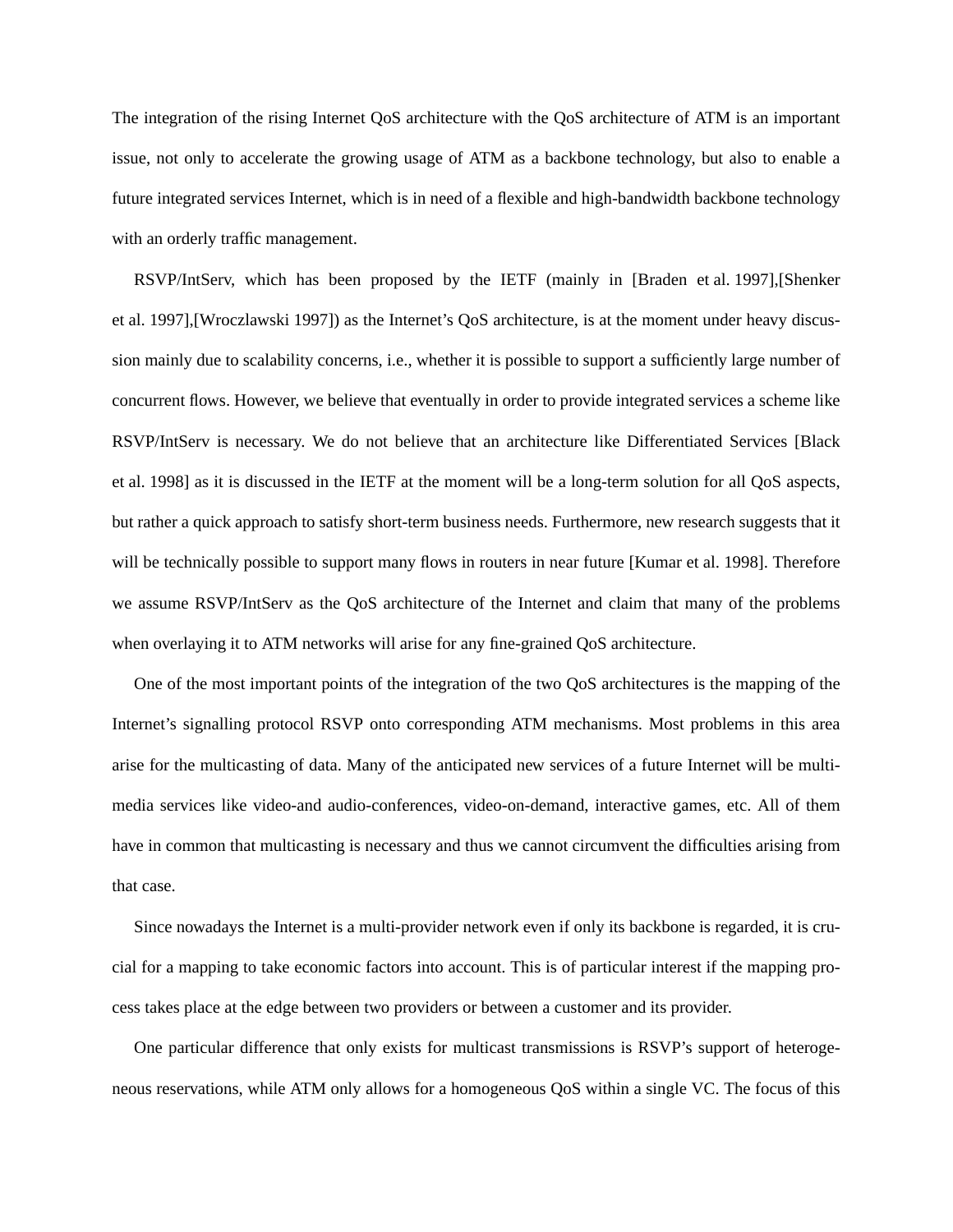<span id="page-3-0"></span>article is on how this difference can be bridged to allow for efficient support of RSVP over ATM. The approaches suggested so far in the literature are either quite limiting or lead potentially to large resource consumption. We describe VC management techniques which support heterogeneous subnet-receivers by merging them into groups. Any such merging method should base its decisions on quantitative criteria. We study two cases, (1) cost-oriented and (2) resource-oriented techniques; their application depends on the administrative location of the edge devices used for the mapping of RSVP/IntServ onto ATM.

In the next section, we briefly describe the differences between RSVP/IntServ and ATM and discuss whether heterogeneous QoS is possible and useful. In [section 2,](#page-6-0) VC management strategies are discussed – we review related work, and present our own schemes. As argued in [section 3,](#page-21-0) the currently defined RSVP traffic control interface is not capable to support NBMA (Non-Broadcast Multiple Access) networks and VC management strategies in particular. In s[ection 4 w](#page-24-0)e conclude our investigations.

# **1 Issues in Mapping RSVP/IntServ onto ATM Networks**

Before going into the details of heterogeneity support over ATM networks we want to reconsider which are the most important issues in mapping the Internet QoS architecture, RSVP/IntServ, onto ATM. There are two main problem areas: QoS models and QoS procedures. Therefore, the usual approach is to treat them separately, although there are some decisions which need an integrated view.

#### **1.1 QoS Models**

QoS models are the declarative component of QoS architectures, consisting of service classes and their traffic specifications and performance parameters. The most salient differences between the QoS models, i.e., the ATM TM 4.0 [ATM Forum 1996] and the IntServ specifications ([Shenker et al. 1997], [Wroczlawski 1997]), are:

- packet-based vs. cell-based traffic parameters and performance specifications,
- the handling of excess traffic (policing): degradation to best-effort vs. tagging or dropping,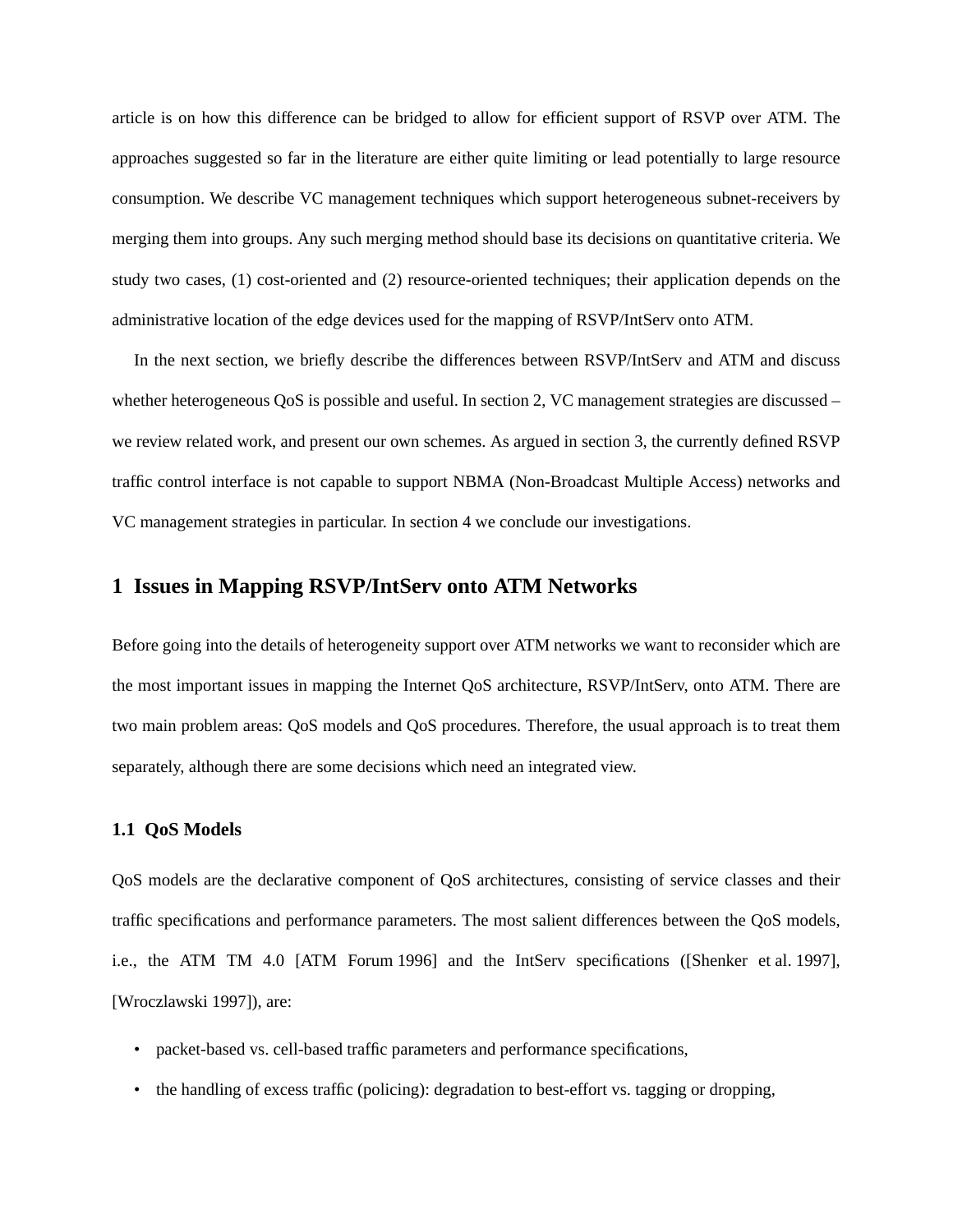• and of course different service classes and corresponding traffic and service parameters.

These differences have to be overcome when mapping IntServ onto ATM without losing the semantics of the IntServ specifications. The IETF has proposed some guidelines for the mapping of the QoS models in [Garrett and Borden 1998], but these have been shown to be arguable in [Francis-Cobley and Davies 1998].

## **1.2 QoS Procedures**

While it is not easy to map the QoS models of the Internet and ATM, it is even more difficult to map their QoS procedures onto each other. This is due to the fact that they are built upon very different paradigms. While the signalling protocols of ATM are still based on the call paradigm used for telephony, the IETF viewed the support of a flexible and possibly large-scale multicast facility as a fundamental requirement [Braden et al. 1994]. The most prominent differences between RSVP and ITU-T's Q.2931 [ITU94 1994], on which all ATM signalling protocols are based, are:

**Dynamic vs. Static OoS.** RSVP supports a dynamic OoS, i.e. the possibility to change a reservation during its lifetime. ATM's signalling protocols however are providing only static QoS so far.

**Receiver- vs. Sender-Orientation.** The different design with regard to the initiation of a QoS reservation reflects the different attitudes regarding centralized vs. distributed management, and also that the RSVP/ IntServ architecture had large group communication in mind while the ATM model rather catered for individual and smaller group communication.

**Transmission of Control Messages.** While in ATM separate control channels are used for the transmission of control messages of the signalling protocols, RSVP uses best-effort IP to send its messages.

**Hard State vs. Soft-State.** The discrepancy between the ATM QoS architecture and the IntServ architecture in how the state in intermediate systems is realized is another impediment to the interworking of both worlds since it leads to very different characteristics of the two QoS architectures.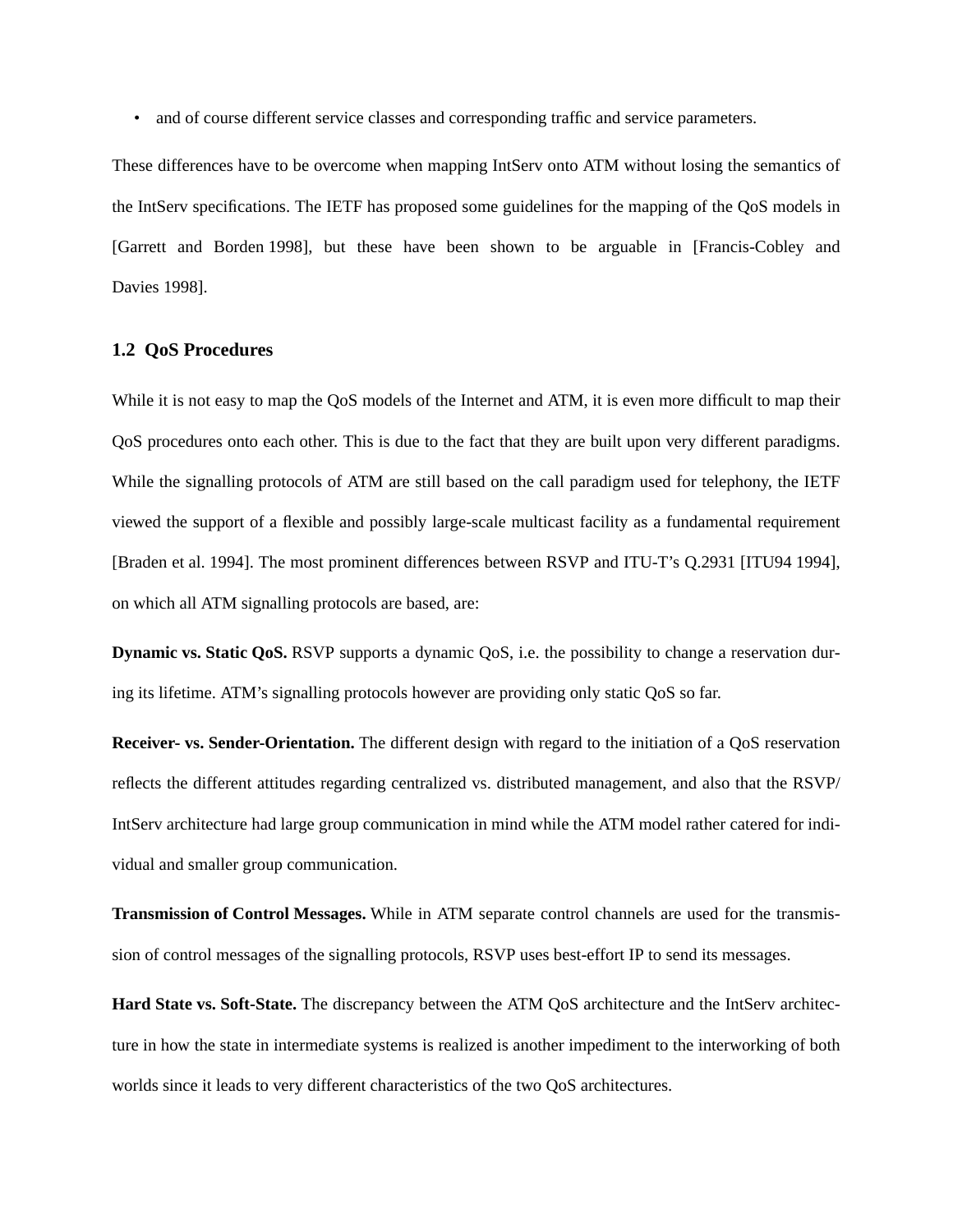**Resource Reservation Independent or Integrated with Setup/Routing.** The separation of RSVP from routing leads to an asynchronous relation of reservation and flow setup, and further enables an independent evolution of routing and resource reservation mechanisms. However, a possibly major disadvantage may be that QoS routing is much more difficult to achieve than with ATM's integrated connection setup/ resource reservation mechanism (P-NNI [ATM Forum 1996] already supports a form of QoS routing).

**Multicast Model.** A further issue is the mapping of the IP multicast model on the signalling facilities in ATM for multi-party calls. While IP multicast allows for multipoint-to-multipoint communication, ATM only offers point-to-multipoint VCs to emulate IP multicast by either meshed VCs or a multicast server approach.

**Heterogeneous vs. Homogeneous QoS.** While ATM only allows for homogeneous reservations, RSVP allows heterogeneity firstly for different QoS levels of receivers and secondly for simultaneous support of QoS and best-effort receivers. This mismatch in the semantics of RSVP and Q.2931 is a major obstacle to simple solutions for the mapping of the two. And this issue of heterogeneous vs. homogeneous QoS is the focus of this article.

#### **1.3 Heterogeneous vs. Homogeneous QoS**

RSVP's heterogeneous reservations concept can, combined with heterogeneous transmission facilities, be very useful to give various receivers (e.g. in multimedia application scenarios) exactly the presentation quality they desire, and which they and the network resources towards the sender are able to handle. Such transmissions demand that the data to be forwarded can be somehow distinguished so that, e.g., the base information of a hierarchically coded video is forwarded to all receivers while enhancement layers are only forwarded selectively. This can be achieved by offering heterogeneity within one (network layer) session or by splitting the video above that layer into distinct streams and using multiple network layer sessions with homogeneous QoS. The latter approach has been studied by several authors, and found especially in form of RLM [McCanne et al. 1996] wide-spread interest. Yet, if used widely and potentially even com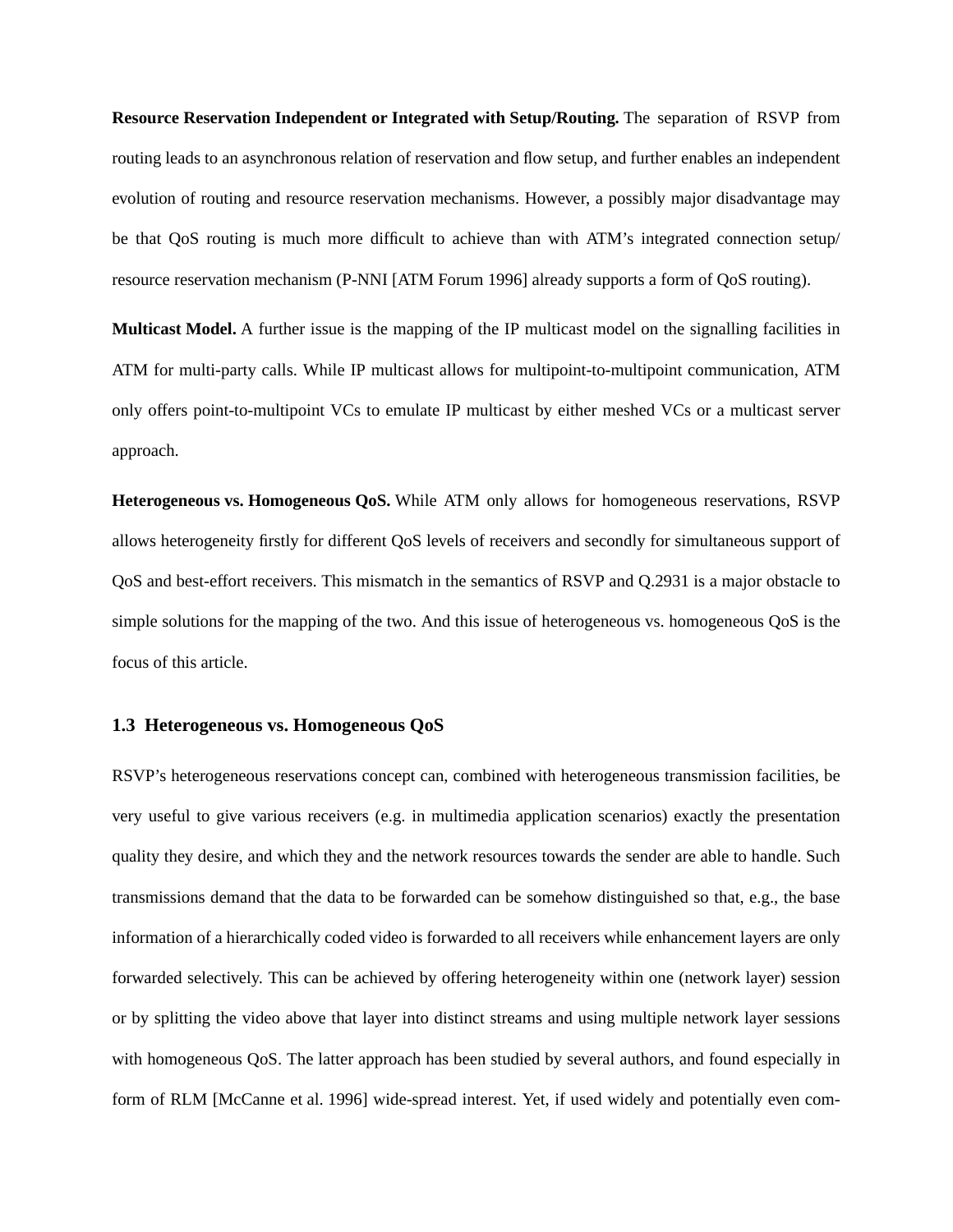<span id="page-6-0"></span>bined with object-oriented [ISO 1998] or thin-layered coding schemes (e.g., [Wu et al. 1997]), this will lead to large numbers of multicast sessions, thus limiting its scalability.

Heterogeneity within one network layer session requires filtering mechanisms within intermediate systems. Such mechanisms are currently often considered as costly in terms of performance. However, we believe that with the evolution of ever faster routers, filtering will be possible at least outside the core area of networks and to do it at the network layer will be attractive for reasons such as scalability in terms of number of sessions and also simplification of applications.

The principle choices for an integration of the RSVP and ATM models with respect to heterogeneous reservations are:

- Ignore the problem and use just one OoS within the ATM subnetwork. As we will show, this is far from optimal with respect to resource consumption respectively costs if outside of the ATM cloud heterogeneous transmissions will exist.
- Change ATM to offer so-called "variegated VCs" where a different amount of data is forwarded to distinct multicast receivers. This requires the ability in switches to distinguish among information units (e.g., video frames). We do not believe that this will be possible on a cell basis in an efficient and useful way.
- Construct heterogeneous multicast trees from multiple homogeneous point-to-multipoint VCs. Here, for a certain receiver requesting a specific QoS it must be decided, e.g., whether one of the existing VCs can be used for it or whether a new one must be established. Hence, VC management mechanisms are needed.

We argue for the last alternative to be the most realistic and efficient one.

# **2 VC Management Strategies in Support of Heterogeneity**

The main assumptions of the VC management approach for supporting heterogeneous RSVP reservations over ATM are: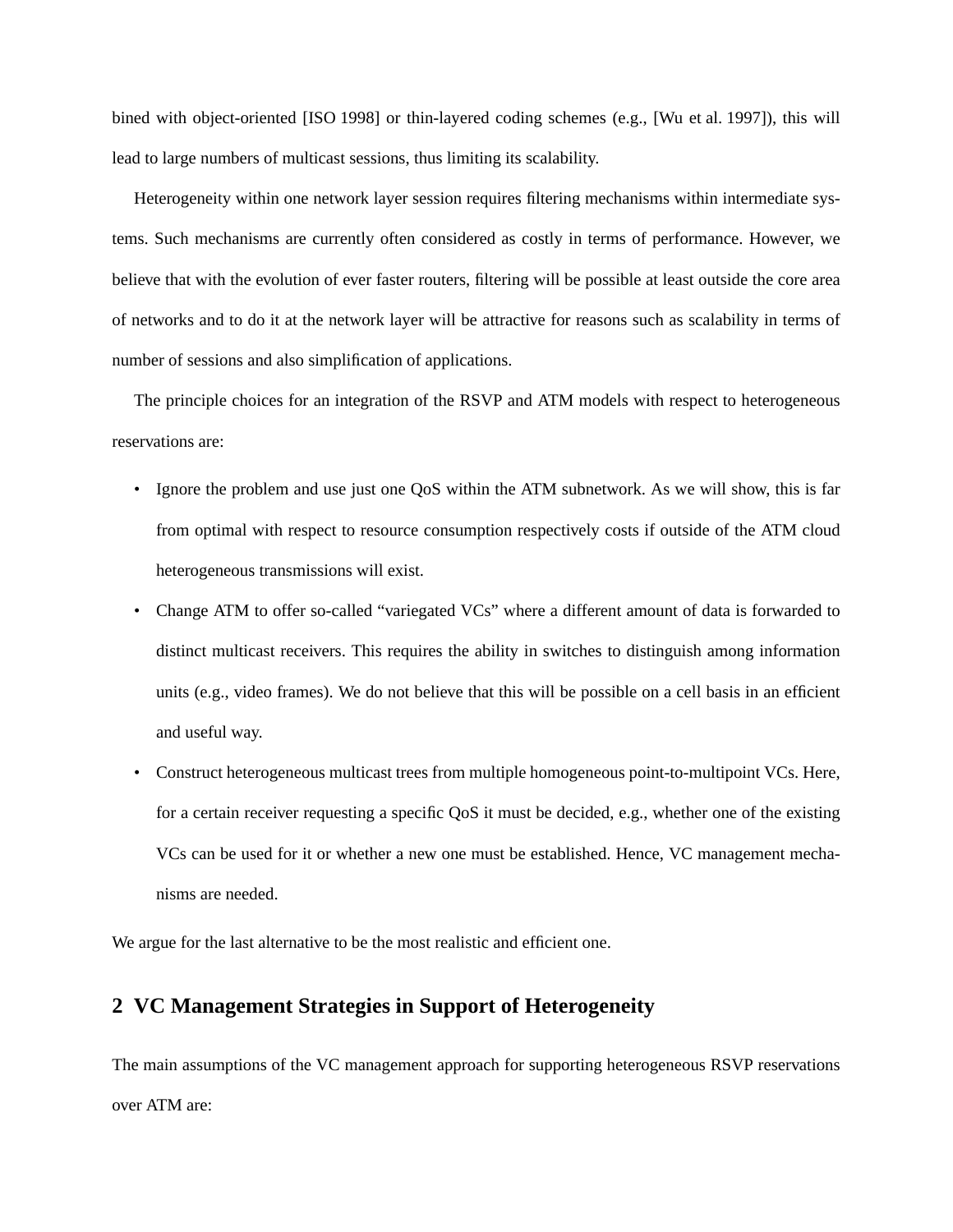- existence of mechanisms, e.g. filtering, to support heterogeneous multicast transmissions, and
- unavailability of variegated VCs in ATM devices.

The problem is to find a collection of point-to-multipoint VCs from which the heterogeneous RSVP multicast tree (the part which is in the ATM network) is being constructed. The QoS of a particular point-tomultipoint VC must be allocated as the maximum of the RSVP requests (transformed into ATM terms) of the subnet-receivers of this point-to-multipoint VC, otherwise the traffic contract would be violated.

This problem is not just specific to an RSVP over ATM environment, this is only the most prominent case. It exists in any scenario where a heterogeneous multicast QoS model is layered above a NBMA homogeneous multicast QoS model.

Before proposing new VC management strategies to support heterogeneity, we first discuss existing approaches to this problem.

### **2.1 Existing Approaches**

The IETF working group ISSLL (Integrated Services over Specific Link Layers) is among other topics concerned with the mapping of RSVP/IntServ onto ATM networks, and particularly proposed in [Berger et al. 1998] the following models to support heterogeneous reservations over an ATM subnetwork:

**Full Heterogeneity Model.** In the full heterogeneity model (see Figure 1), point-to-multipoint VCs are provided for all requested QoS levels plus an additional point-to-multipoint VC for best effort receivers. This leads to a complete preservation of the heterogeneity semantics of RSVP but can become very expensive in terms of resource usage since a lot of data duplication takes place.



*Figure 1:* The Full Heterogeneity Model.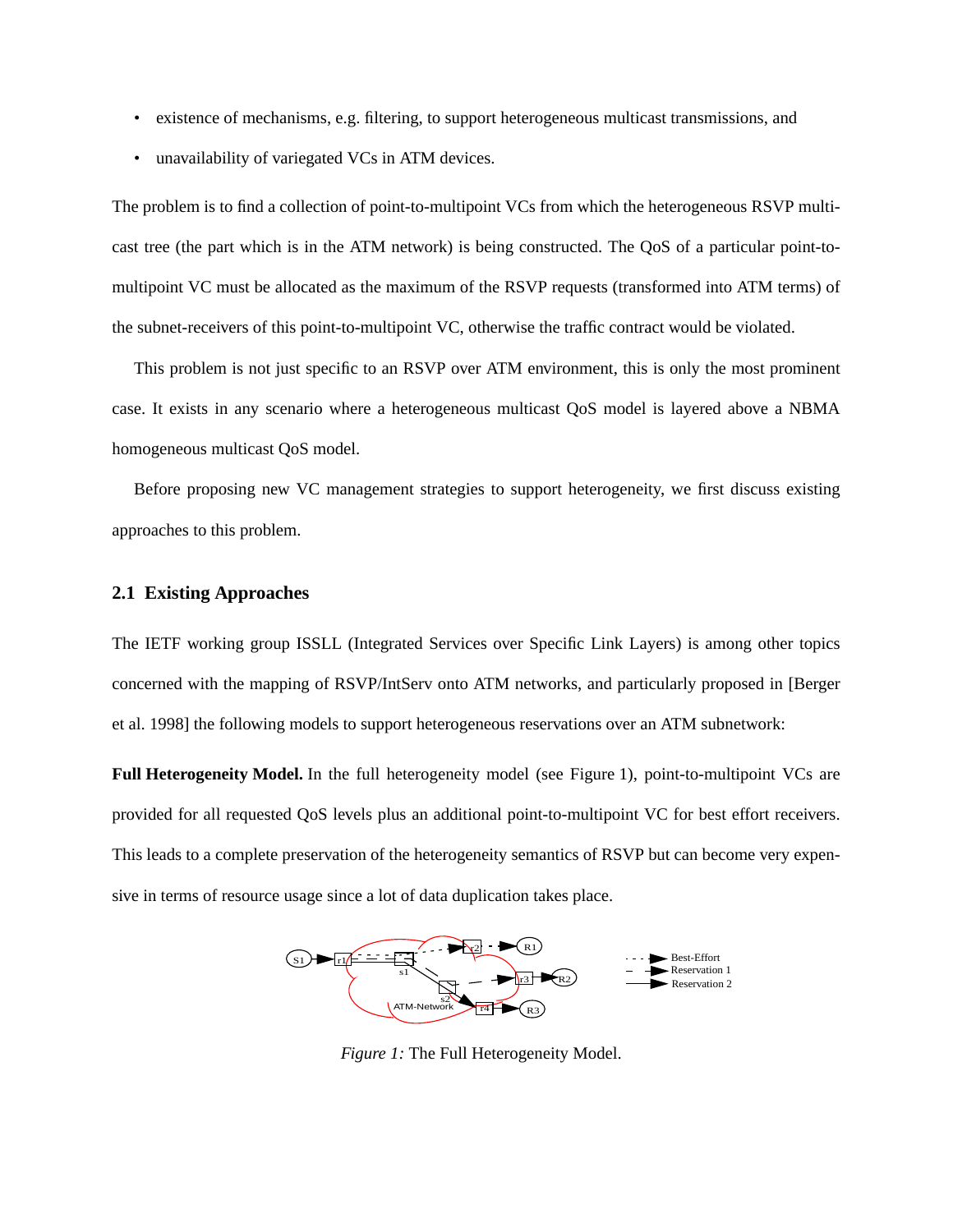**Limited Heterogeneity Model.** 1 In the limited heterogeneity model (see Figure 2), one point-to-multipoint VC is provided for QoS receivers while another point-to-multipoint VC is provided for best-effort receivers.



*Figure 2:* The Limited Heterogeneity Model.

**Homogeneous Model.** In the homogeneous model solely one point-to-multipoint QoS VC is provided for all receivers including the best-effort receivers. The QoS VC is dimensioned with the maximum QoS being requested. This model is very simple to implement and saves VC space in comparison to the full heterogeneity model, but may waste a lot of bandwidth if the resource requests are very different. A further problem is that a best-effort receiver may be denied service due to a large RSVP request that prevents the setup of a branch from the existing point-to-multipoint VC to that receiver. This is unacceptable to IntServ's philosophy of always supporting best-effort receivers. The modified homogeneous model takes that into account.

**Modified Homogeneous Model.** The modified homogeneous model behaves like the homogeneous model, but if best-effort receivers exist and if these cannot be added to the QoS VC, a special handling takes place to setup a best-effort VC to serve these. Thus it is very similar to the limited heterogeneity model. However, since the best-effort VC is only setup as a special case it is a little bit more efficient than the limited heterogeneity model with regard to VC consumption. On the other hand, it may be argued that best-effort VCs will be needed all the time, at least in the backbone, and thus it might be cheaper to leave the best-effort VCs open all the time, i.e., to use the limited heterogeneity model.

A design question of this model is whether the best-effort VC is provided for all sessions together or one per session. The limited heterogeneity model strongly restricts RSVP's heterogeneity model to simply the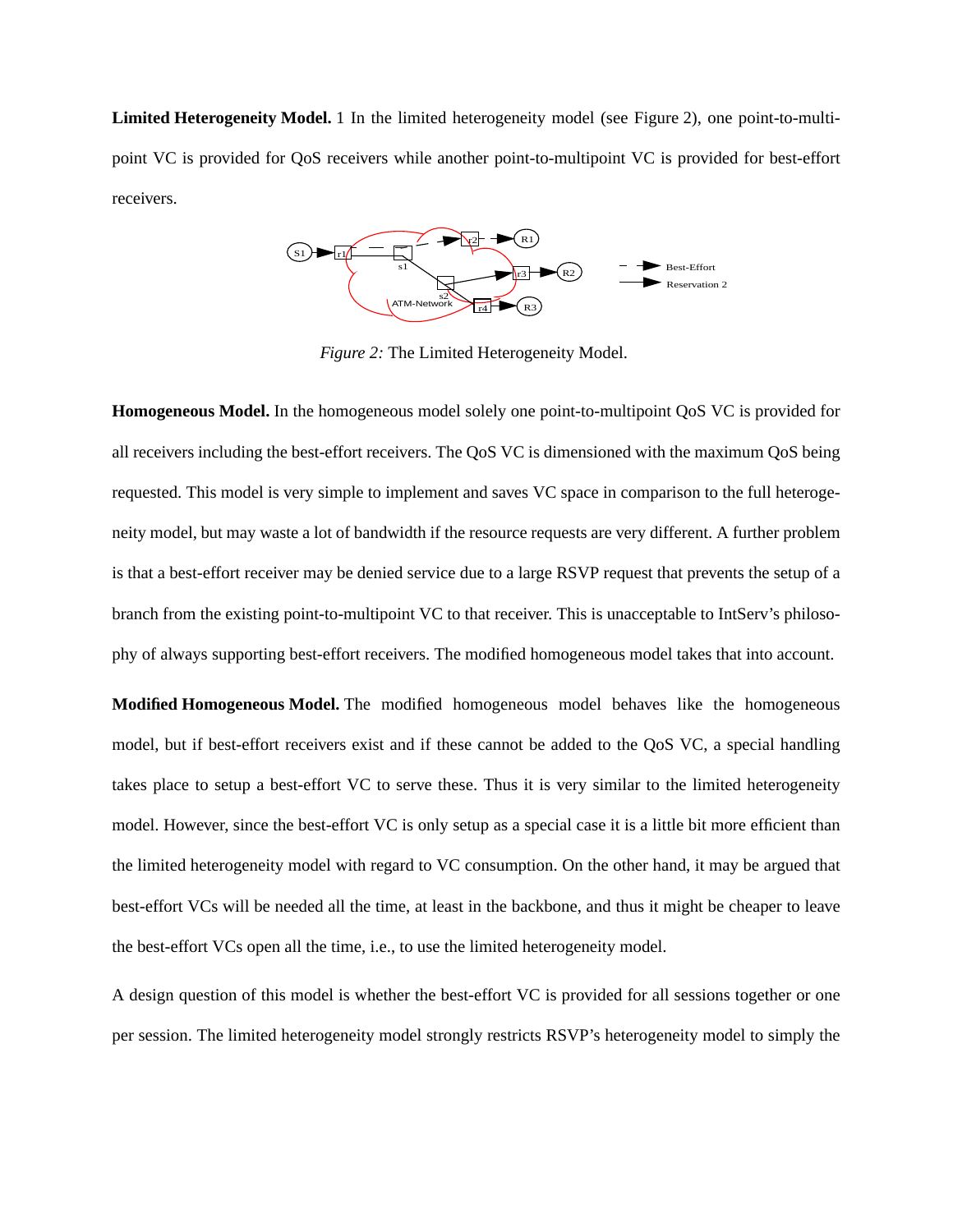differentiation of QoS and best-effort receivers. A further problem is that a single high QoS request can avoid the setup of a QoS VC.

Another, quite different architecture for mapping RSVP/IntServ over ATM is proposed in [Salgarelli et al. 1997]. With respect to heterogeneity support the authors introduce the:

**Quantized Heterogeneity Model:** This model represents a compromise between the full heterogeneity model and the limited heterogeneity model, by supporting a limited number of QoS levels, including the best-effort class, for each RSVP multicast session. Each QoS level maps into one point-to-multipoint VC. While this proposal is an improvement over the very rigid models proposed by ISSLL, it says nothing about how to allocate the supported QoS levels for a RSVP multicast session. That means the concrete VC management decisions are left open to the implementor of an edge device (or rather the so-called Multicast Integration Server (MIS) in this architecture, for details see [Corghi et al. 1997]). How to make these decisions in an efficient manner is exactly what we will deal with in the rest of this section.

### **2.2 Administrative Location of the Edge Device**

In Figure 3 the basic network configuration when overlaying RSVP/IntServ over an ATM subnetwork is illustrated. Here, different administrative locations of the so-called edge devices (also called subnet-sender/ receiver, virtual source/destination) are distinguished.



*Figure 3:* Different Types of Edge Devices.

Let us suppose that each of the networks is operated by a different provider. We can distinguish two cases: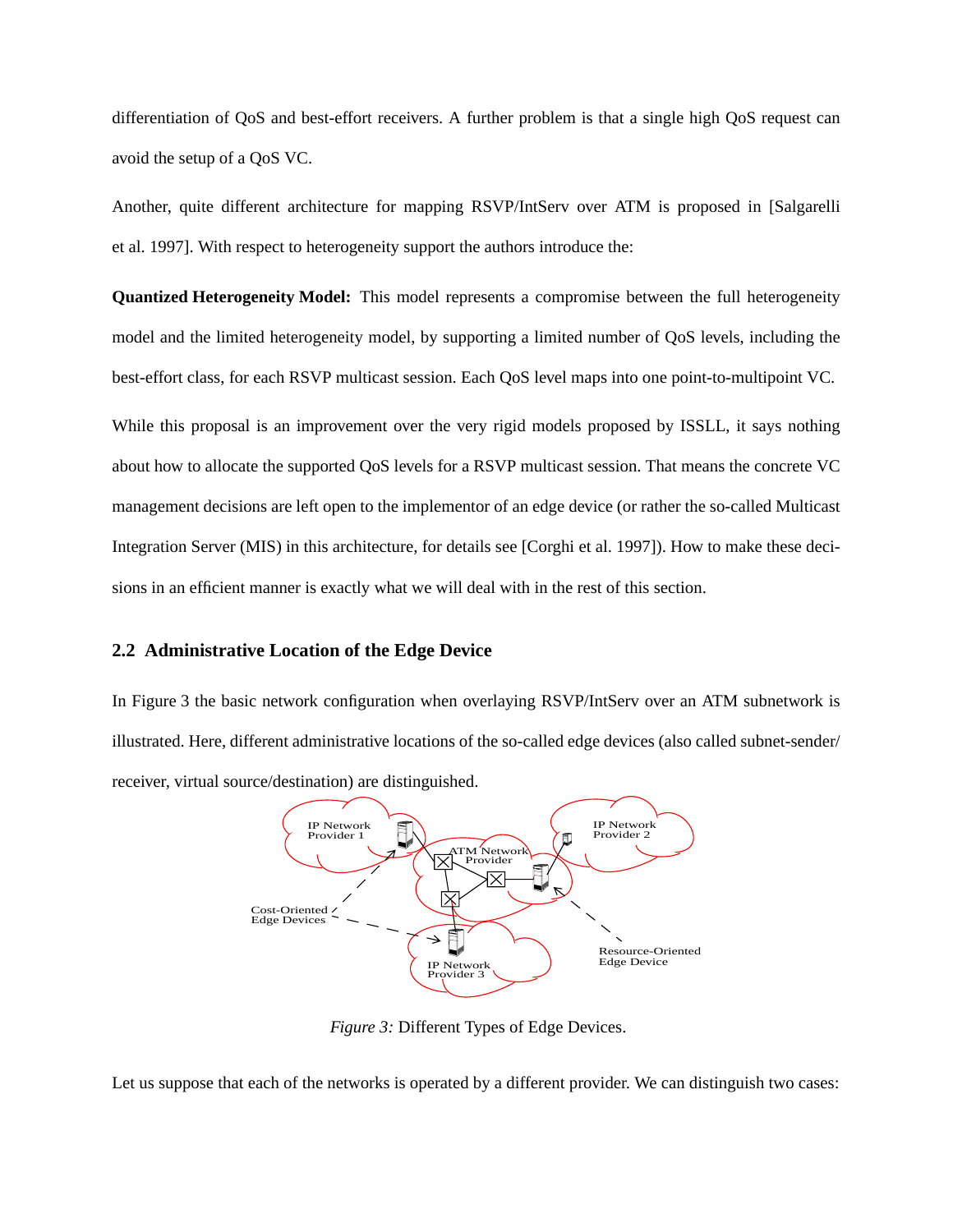- 1. The edge device is on the premises of the IP network provider (which is an ATM services customer of the ATM network provider), as e.g. for IP network provider 1 and 3. In this case, the edge device will make its VC management decisions depending mainly on the ATM tariffs offered by the ATM network provider. Therefore, we call it a *cost-oriented edge device*.
- 2. The edge device is on the premises of the ATM network (which is now offering RSVP/IP services to its customer, the IP network provider), as e.g. for IP network provider 2. Here, the edge device will try to minimize the resource consumption when taking decisions for VC management. Thus we call it *resource-oriented edge device*.

If, for example, IP network provider 1 and the ATM network provider would be the same administrative entity, then we would have the same situation as for case 2, i.e., a resource-oriented edge device.

While the ATM tariffs are the most important criterion for assessment of different alternatives for VC management decisions in case 1, the local resources consumed by a VC management strategy should also be taken into consideration, but rather as a constraint than an optimization criterion.

In most cases, prices will probably correlate positively with resource consumption, however, they will for several reasons not be related directly to them or in a much coarser granularity. Therefore, from a global perspective, case 2 is potentially a "better" configuration, because it will tend to use resources more efficiently than case 1, except if prices are a very accurate representation of the actual resource consumption. It is difficult to judge today, which configuration will be more likely. While telecommunication providers try to provide more value-added services and would thus be interested to operate the edge device, Internet service providers increasingly tend to use their own backbones instead of leasing lines from telecommunication providers, so that the edge device and the ATM network would be on the same premises.

In the VC management algorithms below it is ensured that subnet-receivers get at least the QoS they requested, but may even get better service and must thus be prepared to cope with additional data. If some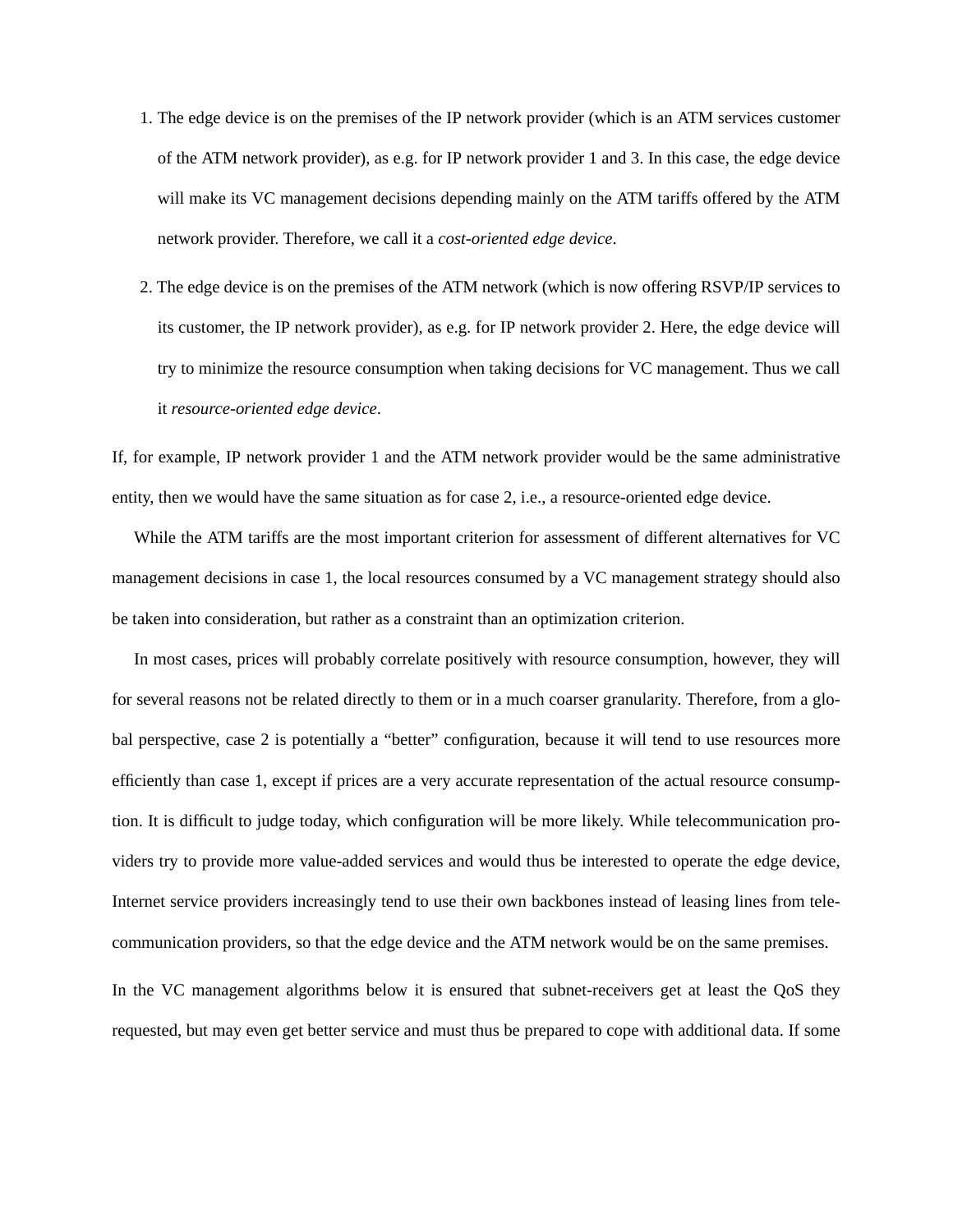of them cannot cope with the additional data then these restrictions have to be incorporated as additional constraints into the VC management strategies.

## **2.3 VC Management for Cost-Oriented Edge Devices**

We will start considering the problem of supporting heterogeneity over an ATM subnetwork by VC management strategies for the case of a cost-oriented edge-device.

#### **2.3.1 Static Case**

In the static case, it is assumed that all receivers and their requests are known and that nothing changes throughout the session. While this is an idealistic view, the dynamic case discussed later can make use of the algorithms for the static case, since it can be viewed as a concatenation of static intervals. Let us start with a formal problem statement.

#### **Problem Statement**

Assume we have *N* different resource requests/RESV messages arriving at an ingress edge device, where different is meant with respect to the level of QoS requested.

Suppose the receivers are ordered by the size of their QoS request (if that is reasonably possible, e.g. by regarding only their bandwidth requirements) and denote them from  $r_1$  to  $r_N$ , i.e.,  $r_1$  is the highest and  $r_N$ the lowest request. That means if we define  $q(r_i)$  as QoS requested by receiver  $r_i$  then it applies that  $\forall i, j$ with  $i < j$ :  $q(r_i) > q(r_j)$ .

Call *R* the set of all receivers,  $R = \{r_1, ..., r_N\}.$ 

#### Let

 $f(S,q) =$  price for a point-to-multipoint VC from the subnet-sender to all  $r \in S$  with QoS *q*;  $c(S) = f(S, q(r_{min}))$  for  $S \subseteq R$ , with *min* being the minimum index of all  $r_i \in S$ .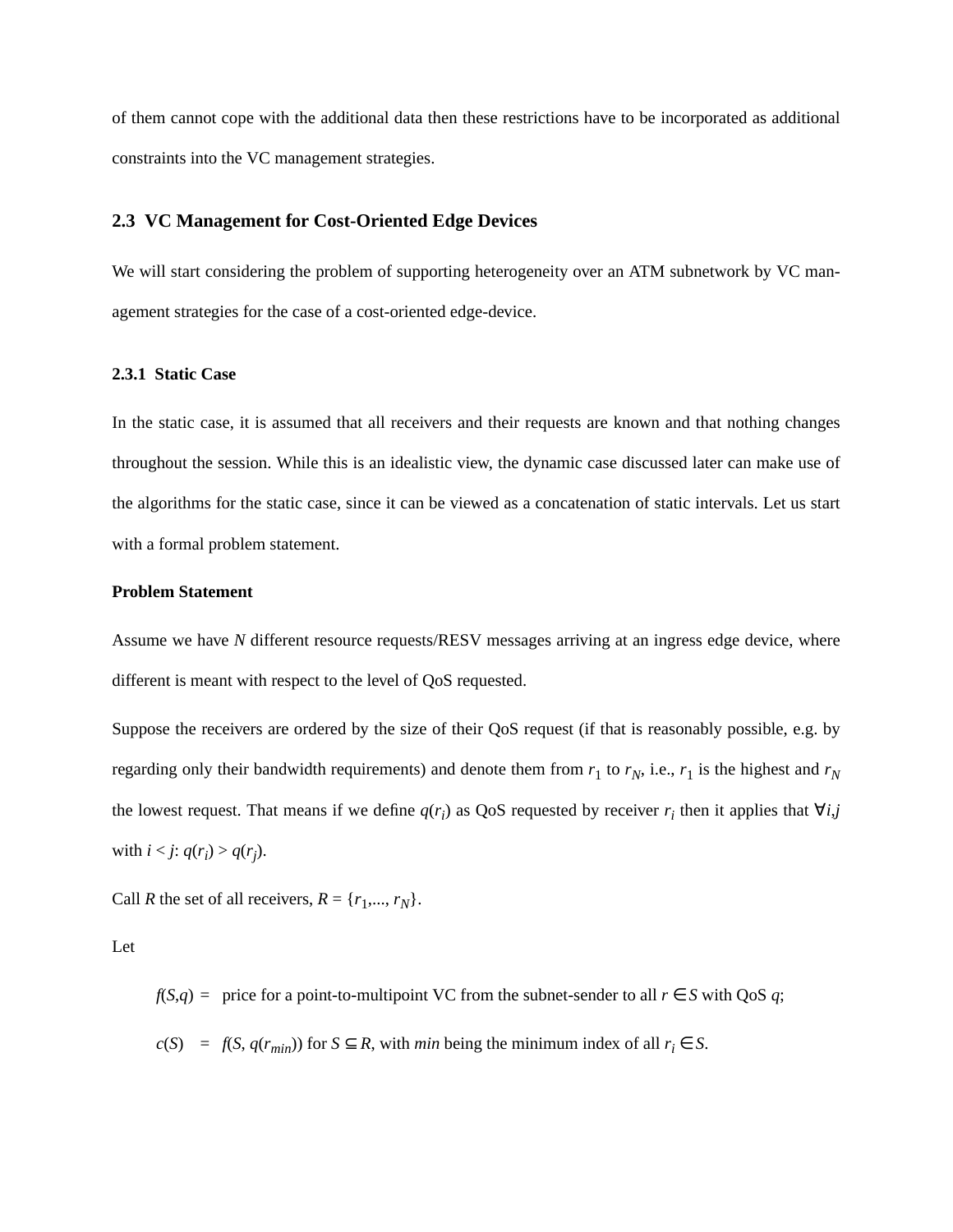That means  $c(S)$  represents the cost to set up a point-to-multipoint VC for a given set of subnet-receivers with differing QoS requirements, where the point-to-multipoint VC is dimensioned for the maximum QoS request (which is represented by the element with the minimum index in the set of subnet-receivers).

Call  $p = \{R_1, ..., R_n\}$  a partition of *R*, if  $R_1 \cup ... \cup R_n = R$  and  $\forall i, j$ :  $R_i \cap R_j = \emptyset$ .

Thus, the problem is:

Find *p* of *R* such that  $\sum c(R_i)$  is minimized. *i* = 1 *n* ∑

Such a partition is then called a cost-optimal partition, *popt*.

Note that  $p = \{R\}$  is the homogeneous model, while  $p = \{\{r_1\},..., \{r_N\}\}\$ is the full heterogeneity model. To assess how difficult it is to find  $p^{opt}$ , consider the size of the partition space,  $S_p(N)$ :

$$
|S_P(N)| = \begin{cases} \sum_{k=0}^{N-1} {N-1 \choose k} |S_P(N-k-1)| & \text{if } N > 1 \\ 1 & \text{if } N = 0, 1 \end{cases}
$$

This recursive formula can be explained by the observation that all partitions can be viewed as having  $r_1$ and a *k*-elementary subset of the remaining (*N*-1) receivers as one point-to-multipoint VC and for the remaining point-to-multipoint VCs of the  $(N-k-1)$  receivers we have  $|S_p(N-k-1)|$  alternatives (per definition). Some example values of  $|S_P(N)|$  are given in Table 1.

|            | ∽             |    |    | ຂ   |     |      |  | . r<br>m<br>ں ،         |
|------------|---------------|----|----|-----|-----|------|--|-------------------------|
| $ S_P(N) $ | ⌒<br><u>.</u> | 15 | 52 | 203 | 877 | 4140 |  | 21147 115975 1382938768 |

**Table 1: Growth of the Partition Space.**

It is obvious that for a high number of different reservation requests the partition space becomes too large to be searched exhaustively, while for smaller numbers this should still be possible. Keep in mind that *N* is the number of different reservation requests which should be bounded by the number of scaling levels the data transmission system is able to support (ignoring the possibility that receivers reserve different QoS levels even without a filtering support by the data transmission system, since they may accept that some of their traffic is degraded to best-effort).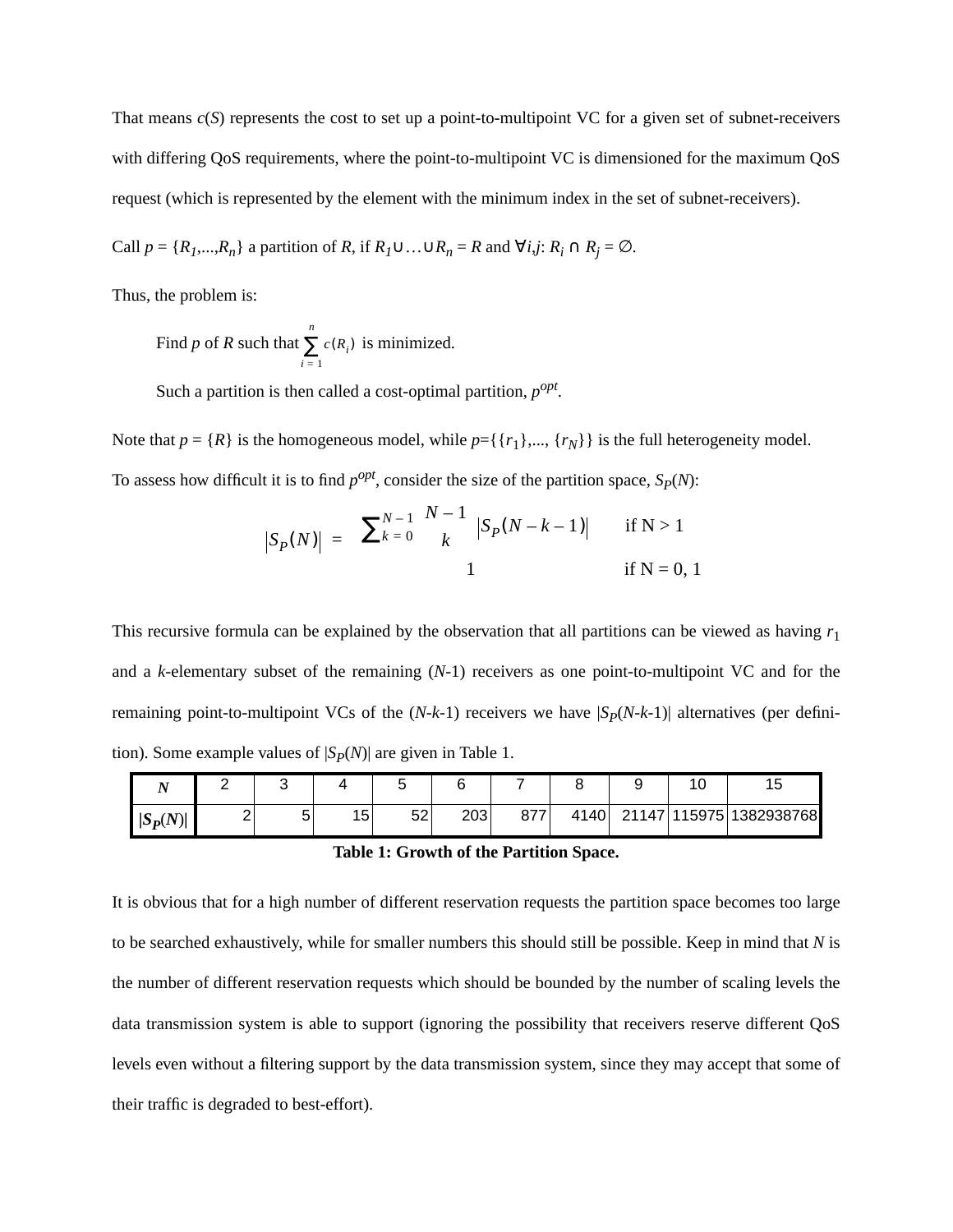#### **Ways to Search the Partition Space**

For larger N, the question is whether and how this search can be kept feasible taking into account that the system must provide short response times (flow setup times are also a QoS issue). There are potentially two alternatives to achieve this:

- giving up the search for the optimal solution and just looking for a "good" solution using a heuristic to search the partition space, or,
- showing that some parts of the partition space can be excluded from the search either because it is impossible to find the global minimum there, or it is at least unlikely (using a heuristic to limit the reasonable partition space). In the following, we describe an approach for that.

For large *N* (take e.g. *N*=15, then you obtain  $|S_P(15)| = 1,382,938,768$  possible partitions) even a combination of these two techniques might be necessary.

#### **Limiting the Search Space**

An example for how the characteristics of the price function can simplify the problem by allowing to limit the search on a sub-space of the complete partition space (without giving up the search for the optimum) is given by:

#### **Theorem 1:** If f (the price function) is subject to

 $f(S \cup r, q) - f(S, q) = K(q) \,\forall r \in R$ ,  $S \subset R$ ,  $S \neq \emptyset$  and  $K(q)$  strictly increasing in *q* 

then the cost-optimal partition  $p^{opt}$  is an "ordered partition" (see definition below).

The proof of Theorem 1 can be found in the appendix.

**Definition:** The partition  $p = (R_1, ..., R_n)$  is called ordered if for all  $R_i$  and any  $r_k$ ,  $r_l \in R_i$  with  $k < l$ , it applies that  $r_{k+1},..., r_{l-1}$  are also  $\in R_i$ .

The above shows that under the assumptions being made it is possible to restrict the search on the subspace of ordered partitions, which gives a considerable reduction on the number of candidates for the opti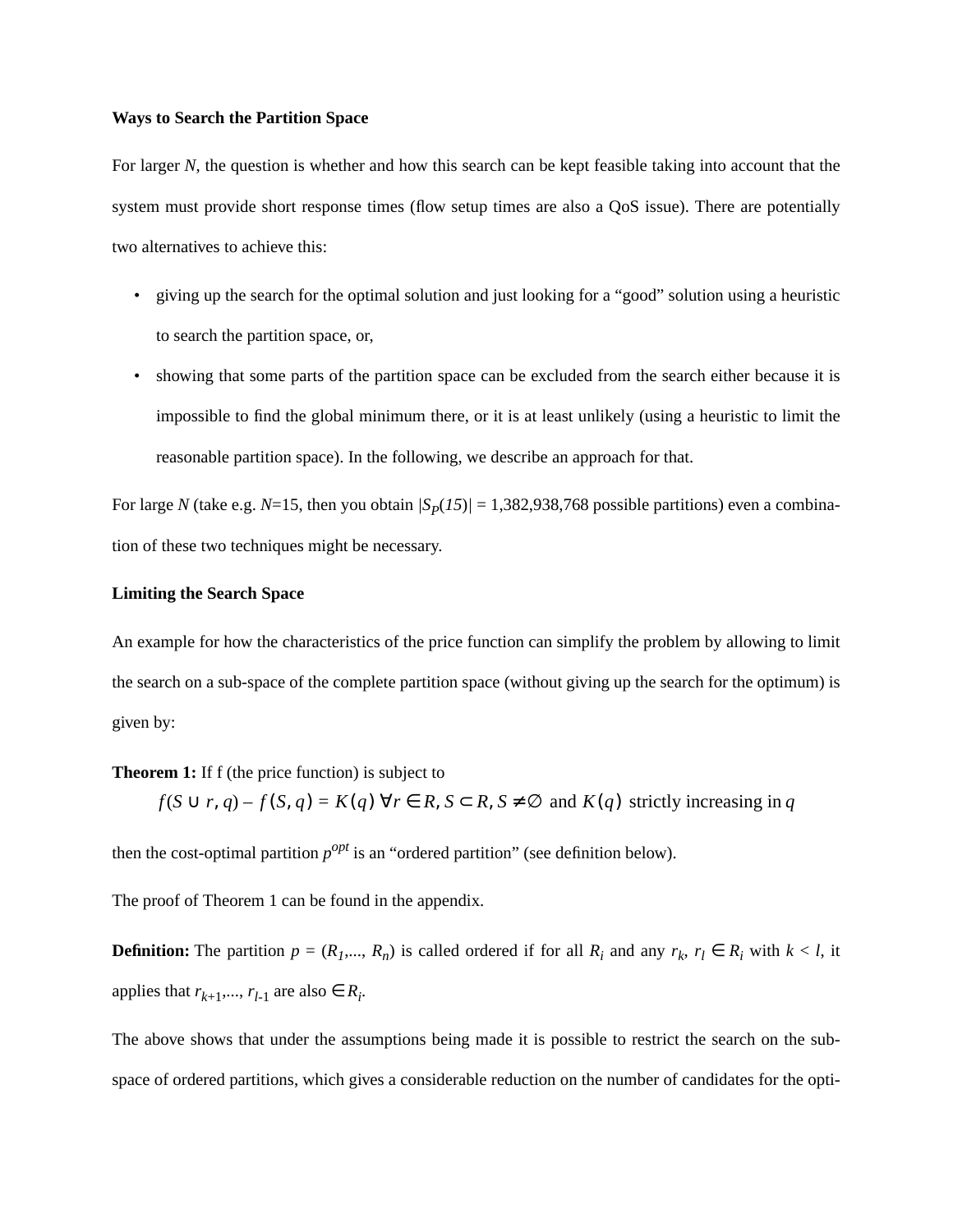mal solution. The assumption about the price function essentially means that the price of adding a receiver to an existing VC is not dependent on the particular receiver to be added or the already existing point-tomultipoint VC. However, it is depending on the QoS of that point-to-multipoint VC in a positively correlated manner, i.e. for a higher QoS it is more expensive to add a receiver to an existing point-to-multipoint VC. It may be arguable whether real price functions actually conform to the prerequisite of Theorem 1 or not. The point is that if they do, the search can be restricted to ordered partitions.

The sub-space of ordered partitions,  $S_{\text{op}}(N)$ , is considerably smaller than the complete partition space:

$$
\left|S_{oP}(N)\right| = \sum_{k=1}^{N} A(N, k)
$$

where  $A(N, k)$  is the number of partitions with  $n = k$  and is defined as follows

$$
A(N,k) = \begin{cases} \sum_{i=1}^{N-k+1} A(N-i, k-1) & \text{if } 1 < k < N \\ 1 & \text{if } k = 1 \end{cases}
$$

Actually, it turns out that (see appendix for proof):

**Theorem 2:** 
$$
|S_{oP}(N)| = 2^{N-1}
$$
.

The actual sizes of the complete partition space and the ordered partition space are given in Table 2.

|                 |               |    |    |     |     |      |     | 10  | 15                      |
|-----------------|---------------|----|----|-----|-----|------|-----|-----|-------------------------|
| $ S_P(N) $      | ⌒<br><u>.</u> | 15 | 52 | 203 | 877 | 4140 |     |     | 21147 115975 1382938768 |
| $  S_{oP}(N)  $ | ے             | ٥  | 16 | 32  | 64  | 128  | 256 | 512 | 16384                   |

**Table 2: Growth of the Complete Partition Space and of the Ordered Partition Space.**

Even if a price function does not conform to the prerequisite in Theorem 1, then it is probably still very reasonable for larger *N* to only explore the ordered partition space, where at least some "good" solutions should be found. However, optimality can no longer be guaranteed. It depends on the actual form of the price function how far the actual optimum may be away from the optimum within the ordered partition space. Our conjecture is that for realistic price functions it should not deviate too much, yet more work on the topology of cost functions over the partition space would be needed to prove this quantitatively.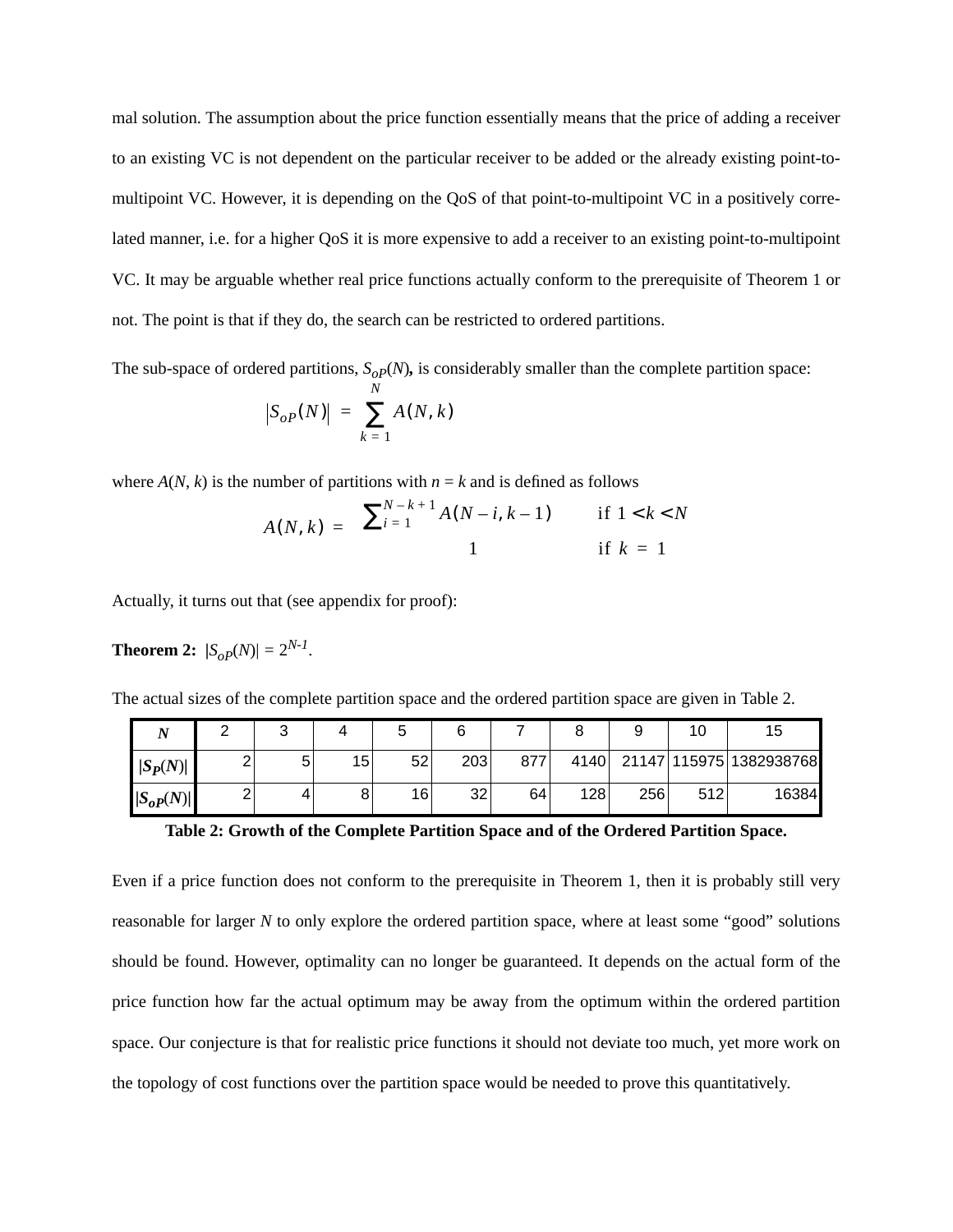One may argue that even the ordered partition space is too large for higher values of *N*. In that case heuristic search methods on the ordered partition space would be needed. (In the section on resource-oriented edge devices we present such a heuristic which can easily be adjusted for a cost-oriented edge device).

### **2.3.2 Dynamic Case**

Now we take a dynamic view on the problem and investigate VC management strategies when the set of different receivers is changing in time, i.e., instead of *R* we now have  $R<sup>t</sup>$  with discrete time steps  $t=0,1,2,...$  Thus we can view the search for the cost-optimal partitions of  $R^t$  as a series of static case problems, which however have a certain relationship. This observation leads to the idea of reusing the approaches for the static case, where the crucial question is how to take the relationship between the series of static problems into account:

- 1. A straightforward, but compute-intensive algorithm could be to always recompute the statically optimal partition and then make the minimally necessary changes to the current partition to transform it into the new one.
- 2. Besides its high computational complexity this algorithm may potentially produce a lot of changes in the membership of receivers because it does neglect the relationship between successive  $R<sup>t</sup>$ . Such changes of receivers from one point-to-multipoint VC to the other produce costs, which should be incorporated into the decision process, i.e., we need to minimize a transformed cost function:

 $Min. c^*(p) = c(p) + t(p^{old}, p)$ 

where

 $t(p^{old}, p)$  are the costs of transforming the existing partition  $p^{old}$  into the partition *p*.

Both algorithms, i.e. the one solely based on the static optimum and the one taking into account the transformation costs *t*, have the same complexity in principle, but the transformed cost function *c*\* will likely be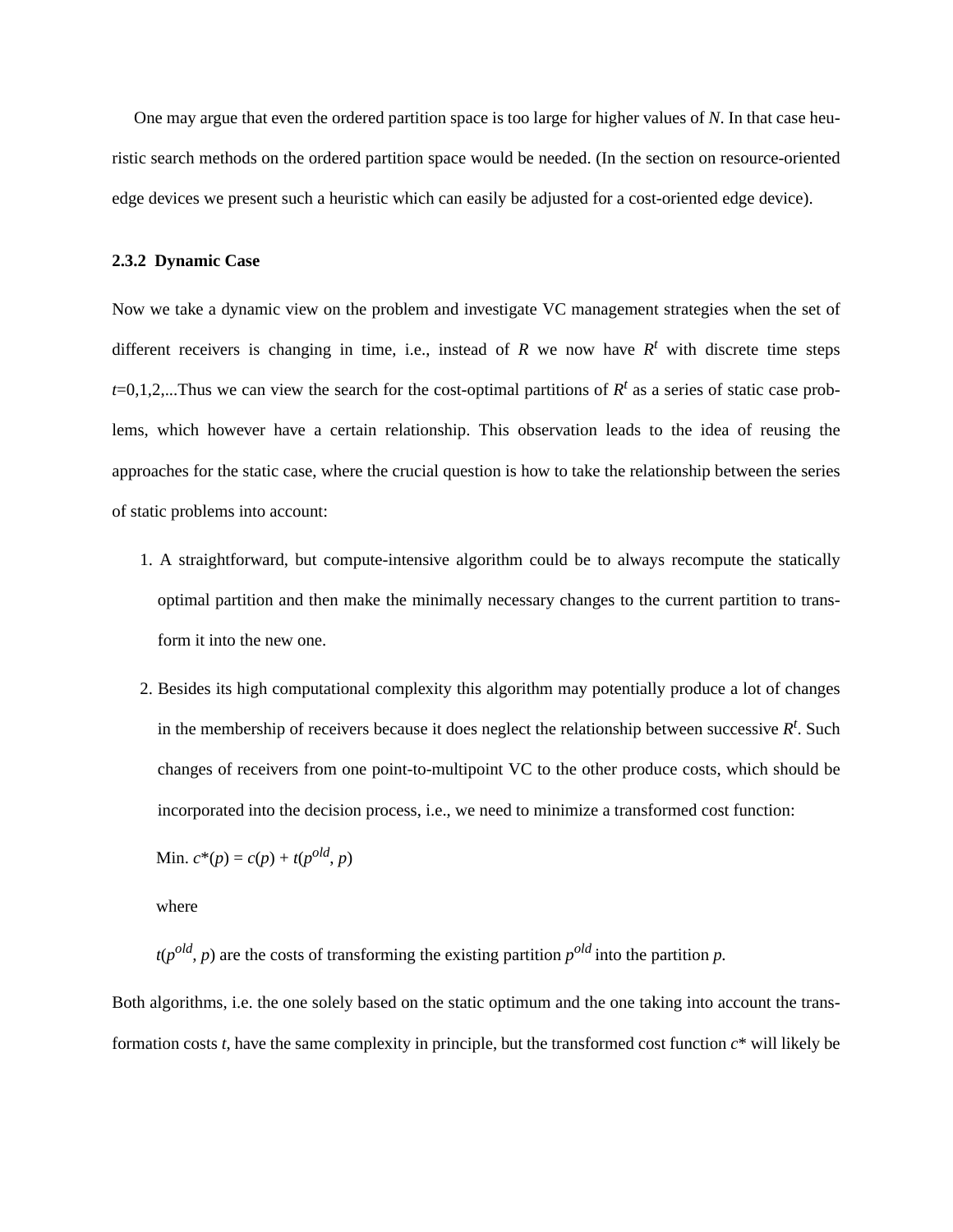amenable to a local search in the neighborhood of the existing partition, since partitions far "apart" in the partition space get a high penalty from the transformation costs *t*.

A simple idea for such a local search could be to always try all incremental "adds", i.e. either adding the new (or modified) receiver to an existing point-to-multipoint VC or setting up a new VC for that receiver, and take the one that minimizes *c\**.

However, it must be realized that after a certain number of time steps this algorithm might deviate considerably from the optimum VC management strategy. Therefore, an improvement may be to compute the statically optimal partition from time to time and compare it to the current partition with respect to the original cost function *c*. If it deviates too much, a substantial reorganization of the partition may pay off in the long term, even if *c\** is higher at the moment. The idea of this approach is to use the optimal VC management strategy from the static case as a corrective measure for the dynamic case.

#### **2.3.3 Local Resources**

What is missing from all these considerations for cost-oriented edge devices is the local resource consumption at the edge device. This will be higher for strategies consuming more VCs and should thus be taken into account as

$$
\bar{c}(p) = \sum_{i=1}^{n} c(R_i) + C(n)
$$

where  $C(n)$  represents the local resource consumption for managing n point-to-multipoint VCs. This is however difficult since the two terms are incommensurable and the addition is thus not easily possible (it would require a translation of local resource consumption into monetary costs). Therefore, we propose to either assume that the VC management at the edge is not a bottleneck (i.e. the edge device is dimensioned so that it is powerful enough to manage very large numbers of VCs), or to incorporate its limitations as a constraint into the search. An example could be to require for all partitions  $p = {R_1, ..., R_n}$ , that, e.g.,  $n < 6$ , or a similar, possibly more sophisticated condition.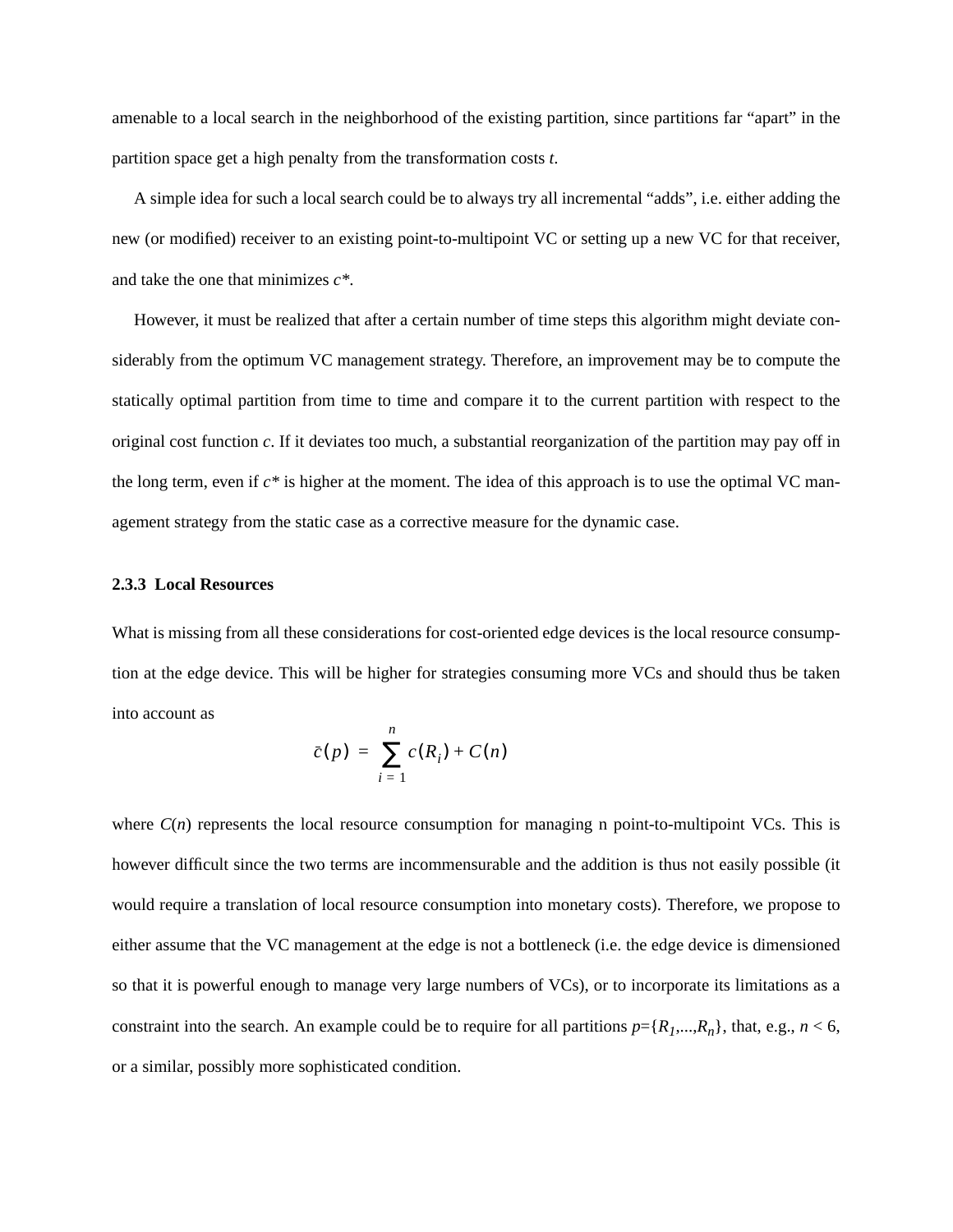### **2.4 VC Management for Resource-Oriented Edge Devices**

Now we will consider the case where the edge device is operated as part of the ATM network and thus manages its VCs with the objective of minimizing the resource consumption inside the ATM network. Resources inside the ATM network can be viewed on different abstraction levels, with the lower levels containing details like internal buffers of the ATM switches, switching fabrics, control processors, etc. For our purposes it is however necessary to look at higher abstraction levels of the resources of an ATM network in order to keep the complexity of the problem manageable. Thus, the resources we take into consideration are:

- bandwidth of links between ATM switches or ATM switches and edge devices, and/or
- VC processing at switches and edge devices.

At first, we consider again the static case, before taking into account the dynamic nature of the problem following the same rationale as for cost-oriented edge devices.

### **2.4.1 Static Case**

The situation is actually very similar to that of cost-oriented edge devices with the difference that resource consumption is taken as a substitute for the cost function. If resource consumption can be expressed as a single valued function then, more or less, the same considerations apply as for a cost-oriented edge device, although it is very unlikely that assumptions like that of Theorem 1 will apply for resource consumption functions, since these functions will be much more complex due to their topology-dependence. Moreover, if we really want to make use of the further information that is available to a resource-oriented edge device (e.g. by taking part in the PNNI protocol or by static configuration), then different resources must be taken into account, which again raises the incommensurability problem. Now we can either treat it as a multi-criteria decision making problem or we try to find a translation and a weighting between the different criteria. As mentioned above, we will restrict our considerations to the abstract resources link bandwidth and VC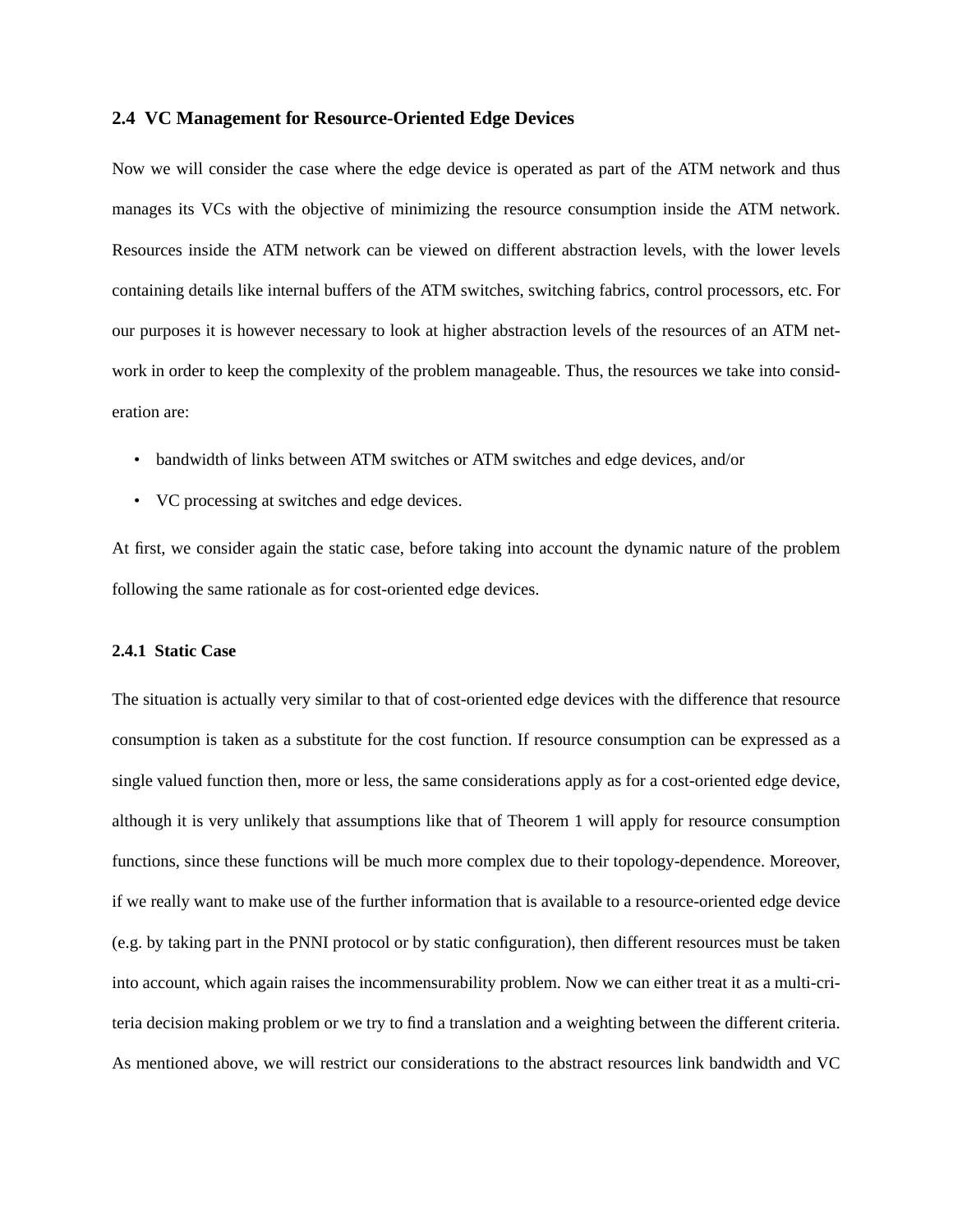processing in order to alleviate such complexities. At first, let us even assume that only link bandwidth is taken into account.

A greedy algorithm that operates on the sub-space of ordered partitions is given in Figure 4. Here, with

```
k = j = 1; V = R;
WHILE (V NOT empty) DO // loop over all receivers
  R[k] = r[j]; // start new VC
  V = V - r[j];
  L' = INFINITY;
  WHILE (V NOT empty) AND (L < L') DO // loop over partition
    j++; // try to add receivers to VC
    H = union(R[k], r[j]); // as long as it is cheaper
    L = link bandwidth consumption of H; // than opening a new VC
    L' = link bandwidth consumption of R[k] +
       link bandwidth consumption of {r[j]};
    IF (L <= L')
      R[k] = H; // adding succesful
      V = V - \{min V\};
    ELSE
      j--; // start new partition
  k++;
       Figure 4: Greedy Algorithm for Resource-Oriented Edge-Device
```
link bandwidth consumption of a set of receivers we mean the sum of bandwidth consumptions per link for the point-to-multipoint VC which would be built from the ingress edge device to the subnet-receivers, while the rest of the notation is analog to the definitions in the section on cost-oriented edge devices (with **V** and **H** as auxiliary sets of subnet-receivers and brackets instead of subscripts).

Note that this algorithm does not deal with the decision how to construct a certain point-to-multipoint VC, i.e., where to locate the replication points inside the ATM network, but is only concerned with the decision which subnet-receivers to serve together by a single point-to-multipoint VC and which not. The construction of the point-to-multipoint VC could be done by e.g. the PNNI routing protocol, or other proposals for routing multimedia communications, as e.g. described in [Kompella et al. 1993].

The heuristic that is essentially applied by that greedy algorithm is to group together adjacent requests, where adjacency is defined with respect to topology and resource requirements. This is due to the observation that it makes little sense to have very different (with respect to their reservations) receivers in the same point-to-multipoint VC if they are far apart from each other, because that would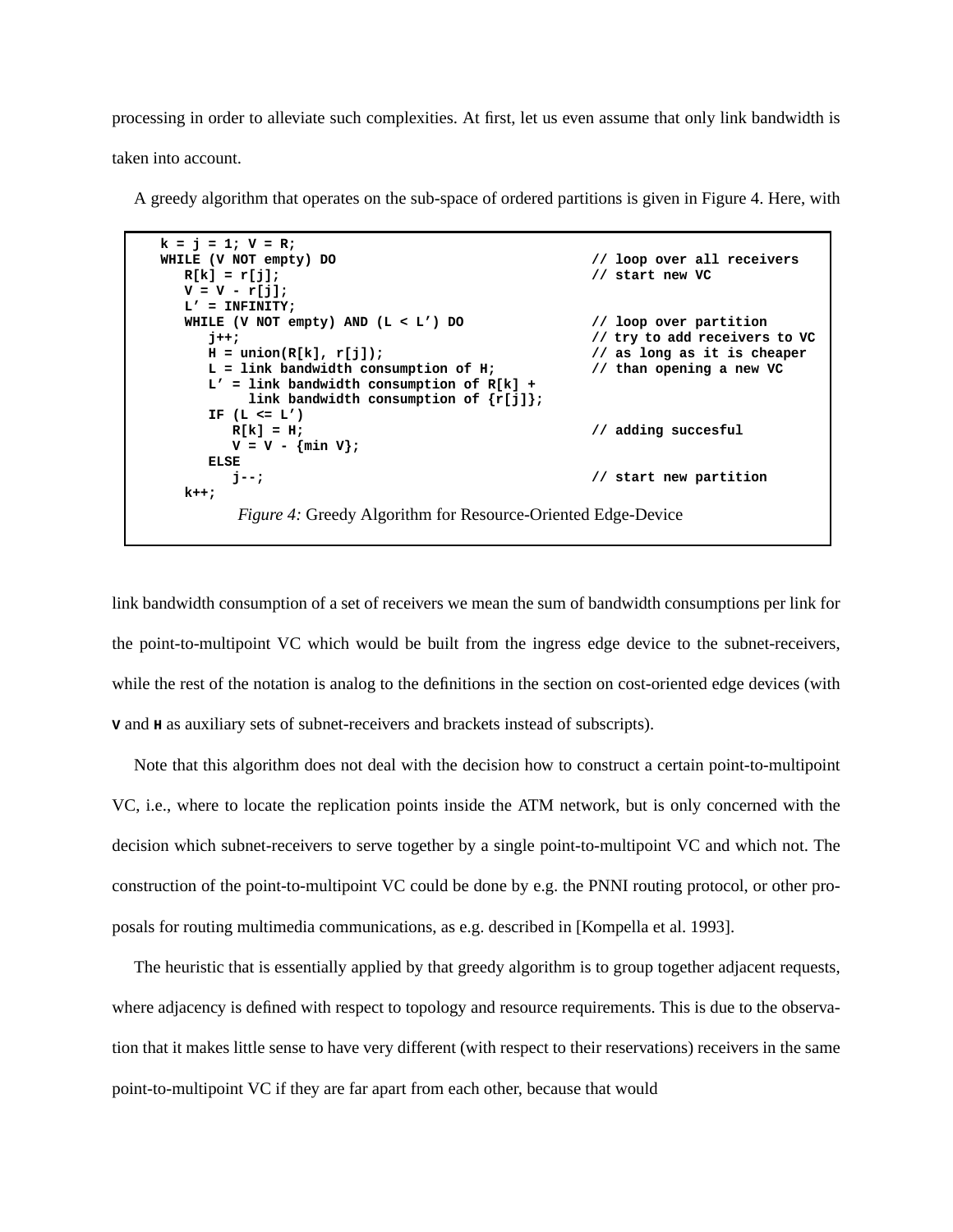waste a lot of bandwidth for the part of the point-to-multipoint VC that is unique to a receiver with low resource requirements.



*Figure 5:* Example Network.

To show what results can be achieved with that simple algorithm consider the example network in Figure 5, which represents a model of the topology of the NSF backbone as of 1995 [Jamison and Wilder 1997]. Here, circles represent ATM switches and boxes are edge devices, which either act as subnet-senders or subnet-receivers. Let us suppose that the following reservations have been issued by the subnet-receivers:

$$
r[1] = 10
$$
 Mb/s,  $r[2] = 8$  Mb/s,  $r[3] = 4.5$  Mb/s,  $r[4] = 3$  Mb/s and  $r[5] = 2$  Mb/s.

Applying the algorithm to the example network gives the partition:

$$
GA = \{ \{ \mathbf{r[1]}, \mathbf{r[2]}\}, \{ \mathbf{r[3]}, \mathbf{r[4]}\}, \{ \mathbf{r[5]}\} \}
$$

with  $L(GA)=118$  as the sum of link bandwidth consumption of the three point-to-multipoint VCs (using classic Steiner trees for the computation of the point-to-multipoint VCs, which however is not part of the algorithm as noted above).

Compare this to the full heterogeneity model,  $FH=\{\mathbf{r[1]},...,\mathbf{r[5]}\}\}\$ , with  $L(FH)=129$ , or the homogeneous model,  $H = \{ \mathbf{r}[1], \dots, \mathbf{r}[5] \}$ , with  $L(H) = 180$ . So, H consumes about 50% more bandwidth inside the ATM network than *GA*. Actually (as a total enumeration shows), *GA* is the optimal partition (with respect to link bandwidth consumption). Interestingly, if VC consumption is taken into account then *FH* is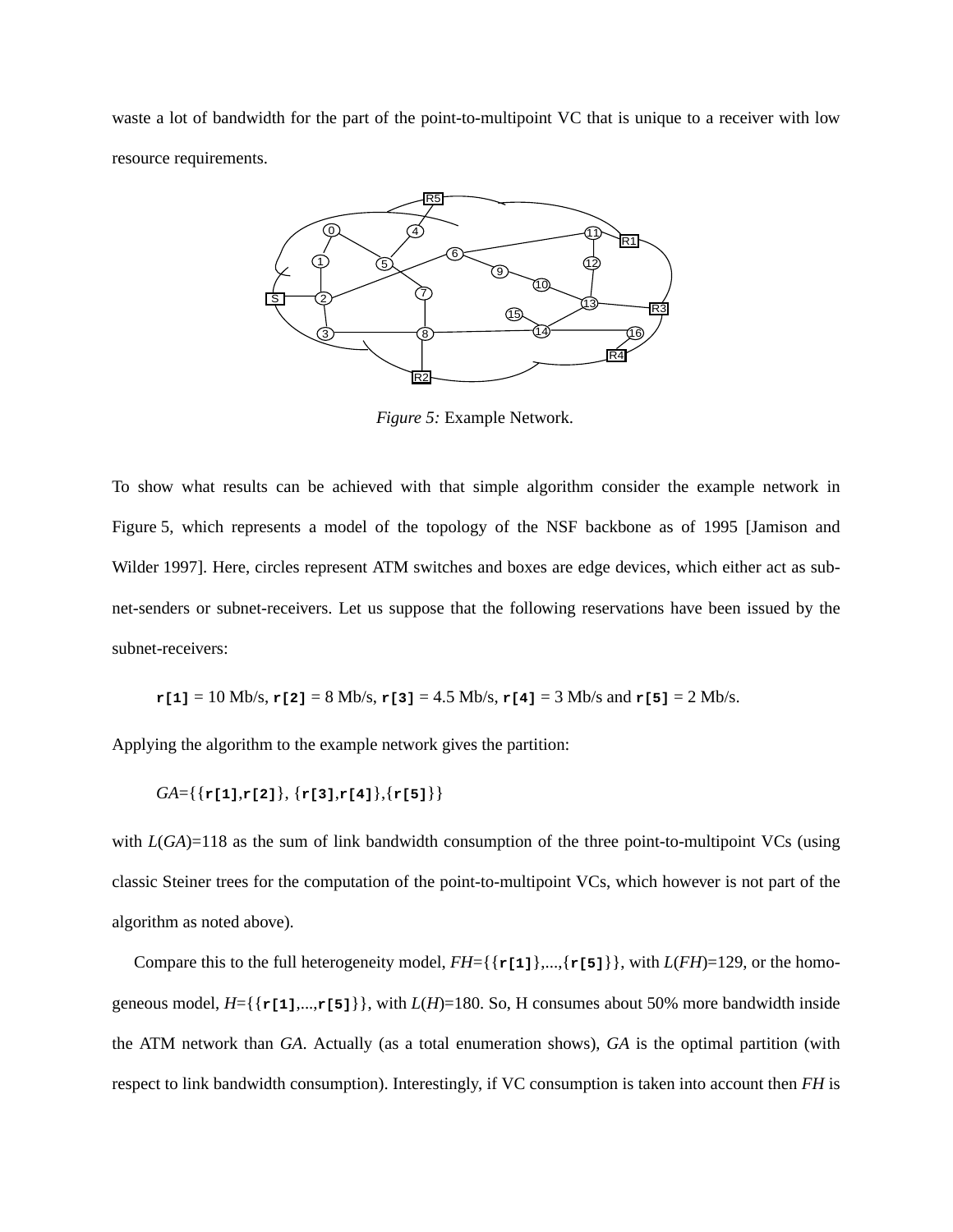dominated by *GA*, i.e., it is worse with respect to both, link bandwidth consumption and VC usage. This is certainly not the case for *H*, but the saved bandwidth will probably still be a major point for choosing *GA*.

The greedy algorithm, of course, does not guarantee an optimal solution. Consider for example that now **r[3]**=5Mb/s, and everything else unchanged. Then the algorithm gives *GA*={{**r[1]**,**r[2]**,**r[3]**},  $\{r[4], \{r[5]\}\}$  with  $L(GA)=130$ , but the optimal partition  $O=\{\{r[1], r[2]\}, \{r[3], r[4]\}, \{r[5]\}\}$  has  $L(O) = 122$  (note that  $L(FH) = 132$  and  $L(H)=183$  for this configuration).

While for these examples only ordered partitions were optimal, it should be noted that this is not necessarily the case as the simple example in Figure 6 shows:



*Figure 6:* Example of an Unordered Optimal Partition.

Suppose that:

 $r[1] = 9$  Mb/s,  $r[2] = 5.5$  Mb/s and  $r[3] = 3$  Mb/s.

Then the algorithm gives  $GA = \{ \{r[1] \}, \{r[2] \}, \{r[3] \} \}$  with  $L(GA) = 64.5$ , while the optimal partition is  $O = \{ \{ \mathbf{r}[1], \mathbf{r}[3], \{ \mathbf{r}[2] \} \}$  with  $L(O) = 61.5$  ( $L(FH = GA) = 64.5$ ,  $L(H) = 63$ ).

We have discussed above how to take into account the VC processing resource in principle. For the greedy algorithm there is a straightforward extension in order to incorporate the additional criteria into the construction of a "good" partition. This would be to change the **IF** statement at the end of the inner loop into:

```
IF (L <= L' + delta) // saves VCs
where delta would have to be chosen reasonably in order to force the construction of larger point-to-mul-
tipoint VCs with respect to number of members. The delta parameter may be interpreted as a setup cost
for a point-to-multipoint VC which must be amortized by the bandwidth savings achieved by the introduc-
tion of another VC in the multicast distribution forest. It is certainly not obvious how to choose delta, but
```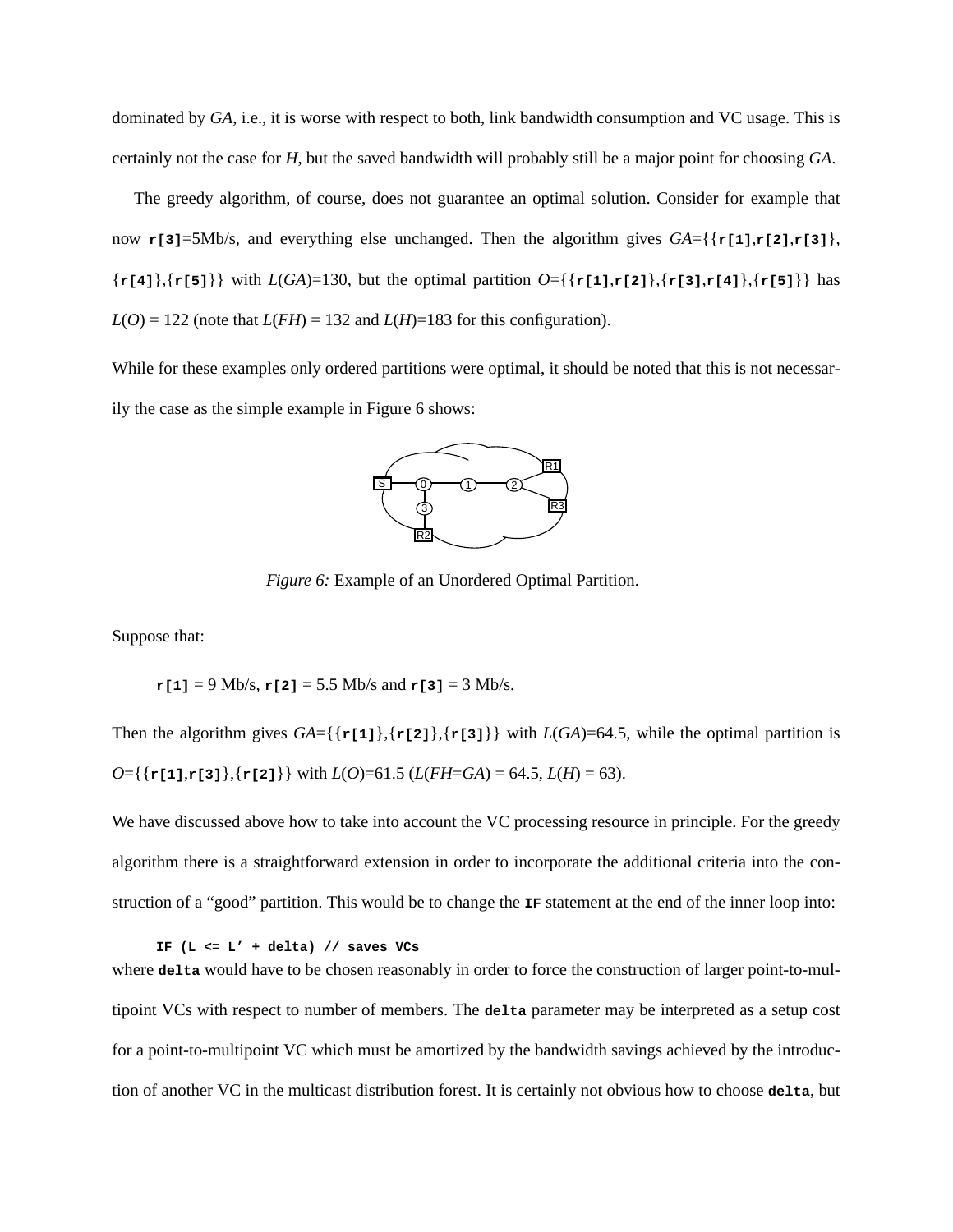<span id="page-21-0"></span>further study of that parameter is needed. In particular, the choice of **delta** is dependent upon the topology of the ATM network and the location of the subnet-sender(s) and -receivers with respect to each other.

#### **2.4.2 Dynamic Case**

The results for cost-oriented edge devices when considering the dynamic case are directly applicable to resource-oriented edge devices as well. Again the dynamic problem can be regarded as a series of static problems, where the current partition should be taken into account when reacting to changes and building a new partition.

A particular issue for resource-oriented edge devices when considering the dynamic case is the dynamics of existing reservations. While the changes due to these dynamics can be treated just like a new receiver joining the session with the modified reservation and the existing receiver leaving it, these actions should be minimized since they are either leading to temporary double reservations in the ATM network or to service interruptions for the receivers depending on the order of joining and leaving (presumably only joining before leaving is a commercially feasible option). The dynamics due to modified reservations are affected by the VC management strategy for heterogeneity support in the following way: they will be more likely for a fine-grained partition (larger *n*) than for a coarse-grained partition (smaller *n*).

# **3 Implementation Aspects: RSVP's Traffic Control Interface**

When considering the implementation of one of the above or any other VC management strategies in support of heterogeneity over an ATM subnetwork, RSVP's Traffic Control Interface (TCI) and the relevant part of the protocol message processing rules as specified in ([Braden et al. 1997],[Braden and Zhang 1997]) must be made more flexible than they are (this does not violate these standards, because these parts are only informational). Currently, RSVP merges all downstream requests and then hands the merged reservations to the traffic control module via the TCI. This leads to two problems if operating over ATM, or in general, a NBMA subnetwork with capabilities for multipoint communication: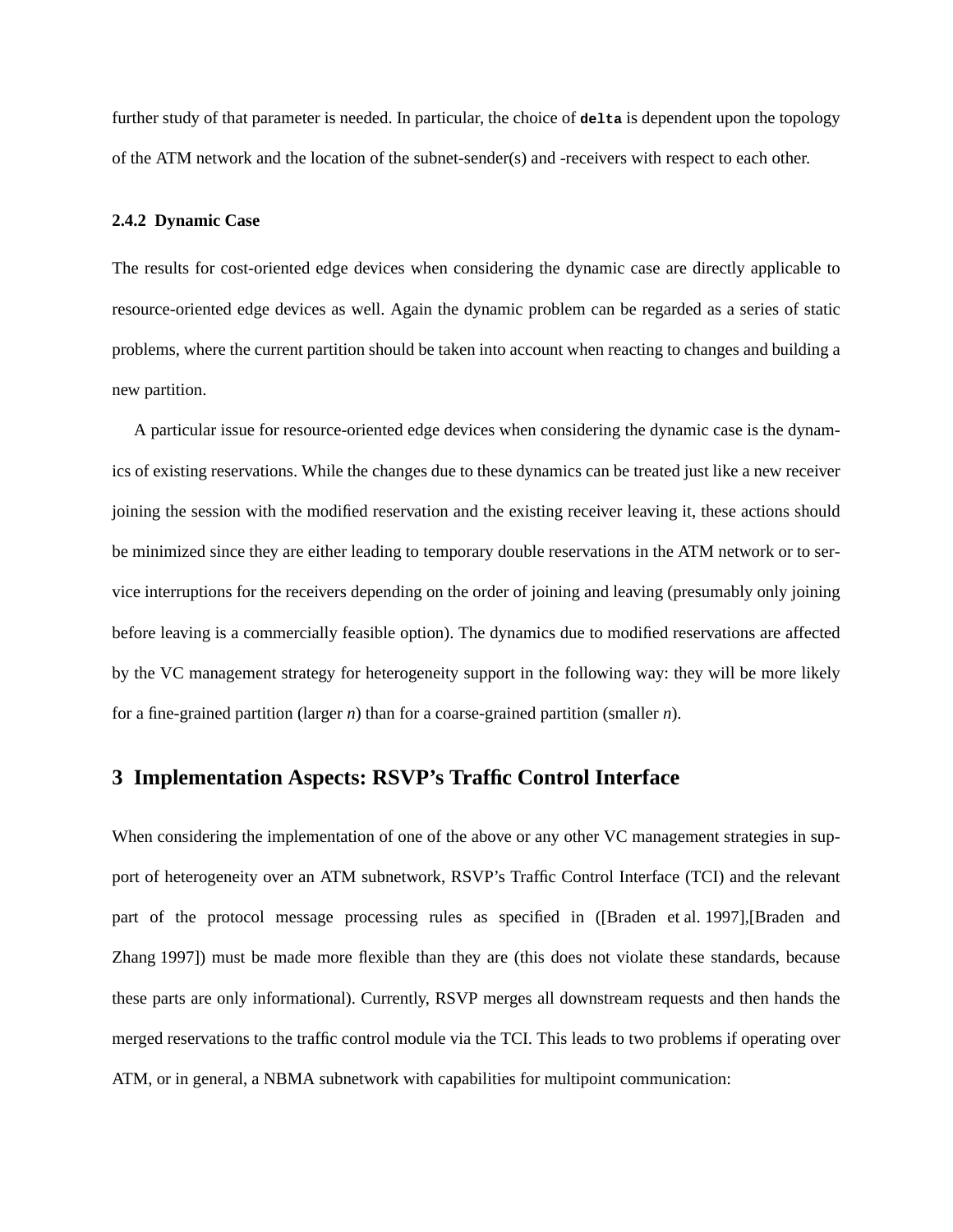- potential for not recognizing new receivers,
- solely support for the homogeneous QoS model.

These problems are already realized in [Braden et al. 1997], where it is conceded that the proposed TCI is only suitable if data replication takes place in the IP layer or the network (i.e. a broadcast network), but not in the link-layer as would be the case for ATM. Here, different downstream requests should not necessarily be merged before being passed to the traffic control procedures.

A new general interface is needed that supports both, broadcast networks and NBMA networks, where the replication can also take place in intermediate nodes (e.g. ATM switches) of the NBMA subnet. Only such modifications will allow for heterogeneity support over an ATM network, i.e. different VCs for different QoS receivers. However, even without taking into account heterogeneity support, there is a need for a modification of the TCI and the message processing rules due to the different nature of NBMA networks.

If a reservation request is received from a new next hop in the ATM network that is lower than an existing reservation for the session, then according to the currently proposed processing rules no actions will be taken, since it is assumed that all the next hops within the same outgoing interface will receive the same data packets. That is of course not the case for an NBMA network like ATM, and some actions must be taken to add this new receiver to the existing point-to-multipoint VC. The same situation arises when a receiver tears down its reservation. If the LUB (least upper bound) of the other reservations does not change, nothing will be done with the current processing rules. However, the receiver must be deleted from the point-to-multipoint VC.

The problem with the current message processing rules and TCI is that, since they are based upon broadcast mediums, they do not allow any heterogeneity within a single flow and an outgoing interface. This is due to the fact that broadcast networks do not allow for heterogeneity of the transmission anyway. That is the reason why the LUB of the reservations requested for that interface is computed, thus making downstream merging.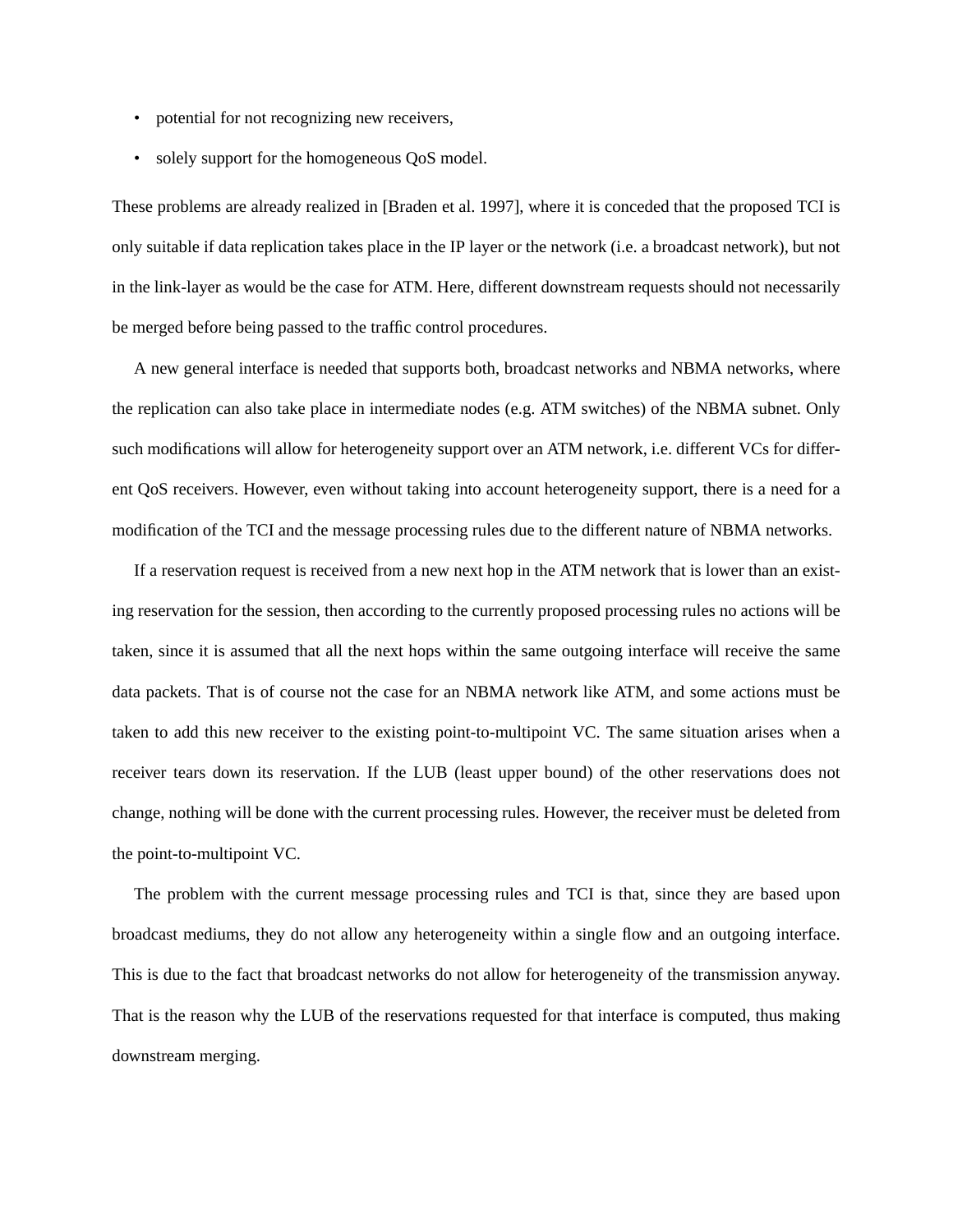A VC management strategy that supports heterogeneity does not need this downstream merging, or at least, no downstream merging of all the next hops in the interface. A more flexible scheme is necessary, that permits different "merging groups" within a certain interface. This general model includes the current model, if all next hops are considered as one merging group. A *Merging Group* (MG) is defined as the group of next hops with the same outgoing interface, whose reservation requests for a certain flow should be merged downstream, in order to establish a reservation. Thus a MG corresponds to a subset  $R_k$  of a partition *p* of the heterogeneous multicast group as it was defined in the preceding sections.

For a single flow and outgoing interface, there may be several MGs. The two extreme cases are:

- **a)** Only one MG: This is the case when no heterogeneity is allowed within the interface. Examples of this situation are:
	- the homogeneous model when implementing RSVP over ATM,
	- the underlying network technology is broadcast (e.g. Ethernet).
- **b**) As many MGs as next hops: this would be the case if each of the next hops requires a dedicated reservation. Example applications of this are:
	- NBMA networks which do not allow point-to-multipoint connections, and therefore, a point-topoint connection is needed for each of the receivers,
	- the full heterogeneity model when implementing RSVP over ATM.

The most interesting options of this model from our point of view are of course the intermediate points between these two cases, where we allow a certain degree of downstream merging, so that it is possible to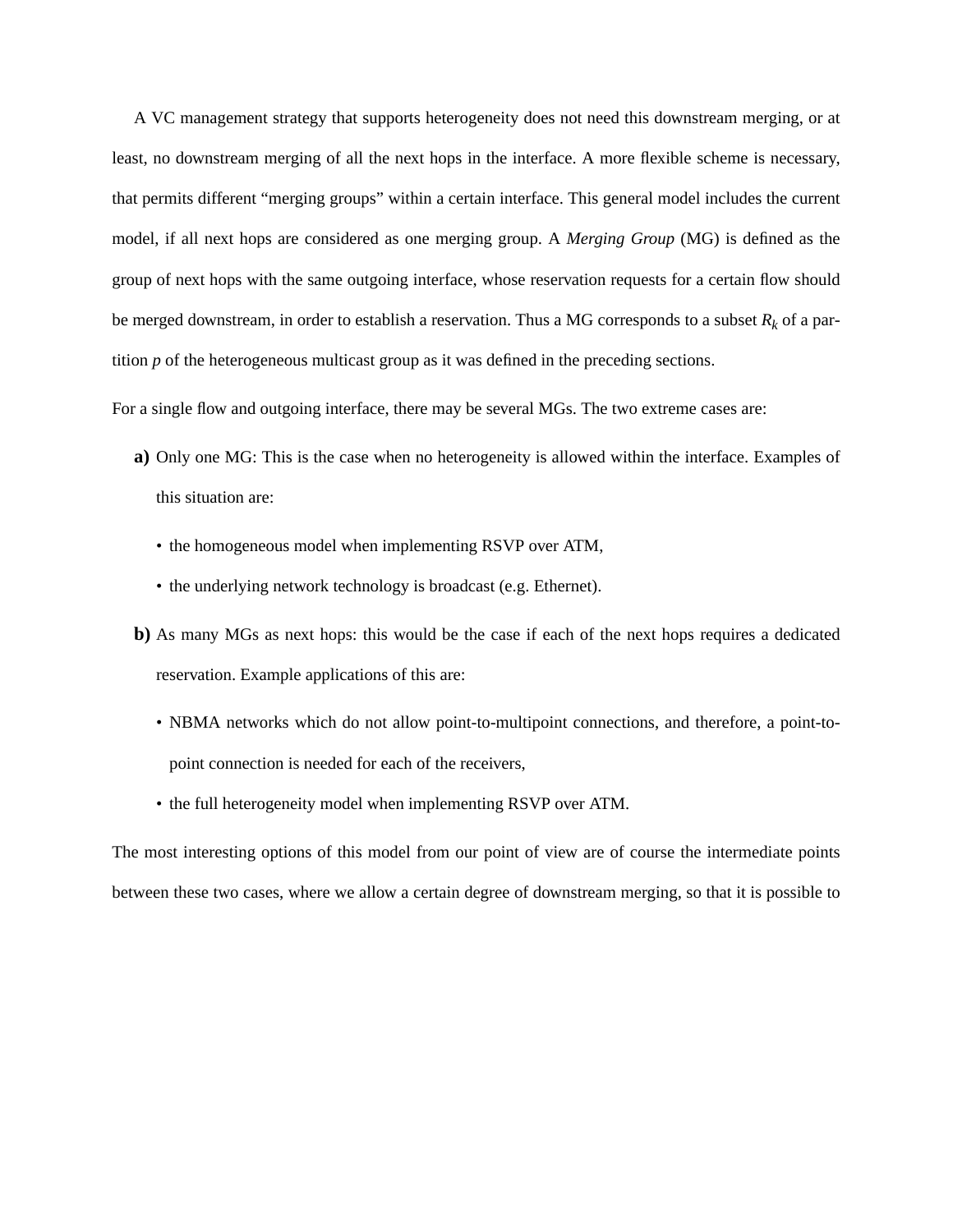<span id="page-24-0"></span>take advantage of the VC management strategies for heterogeneity support (see Figure 7) as they were proposed in the preceding sections.



*Figure 7:* Merging Groups.

The TCI and the message processing rules should be independent of the number of MGs for a specific flow and the decision of including one next hop into a group or another should be taken by the traffic control module and not as part of the RSVP message processing. For implementation details on how RSVP's TCI and its message processing rules need to be modified to allow for VC management strategies in support of heterogeneity, see [Schmitt 1998].

# **4 Conclusions**

In this article we presented approaches to the efficient solution of one of the difficult problems when mapping RSVP onto ATM subnetworks, namely the problem of providing heterogeneous reservations across an ATM subnetwork. Since ATM only provides homogeneous QoS within one connection, we argued for using several ATM VCs to provide different levels of QoS for subnet-receivers that requested different resources. The management of several VCs per RSVP session gives a large number of possible strategies. We introduced some algorithms which try to minimize costs respectively resource consumption depending on the administrative location of the IP/ATM edge device. Furthermore, we discussed briefly how the RSVP TCI and the RSVP message processing should be extended/generalized in order to support heterogeneity over an NBMA network like ATM.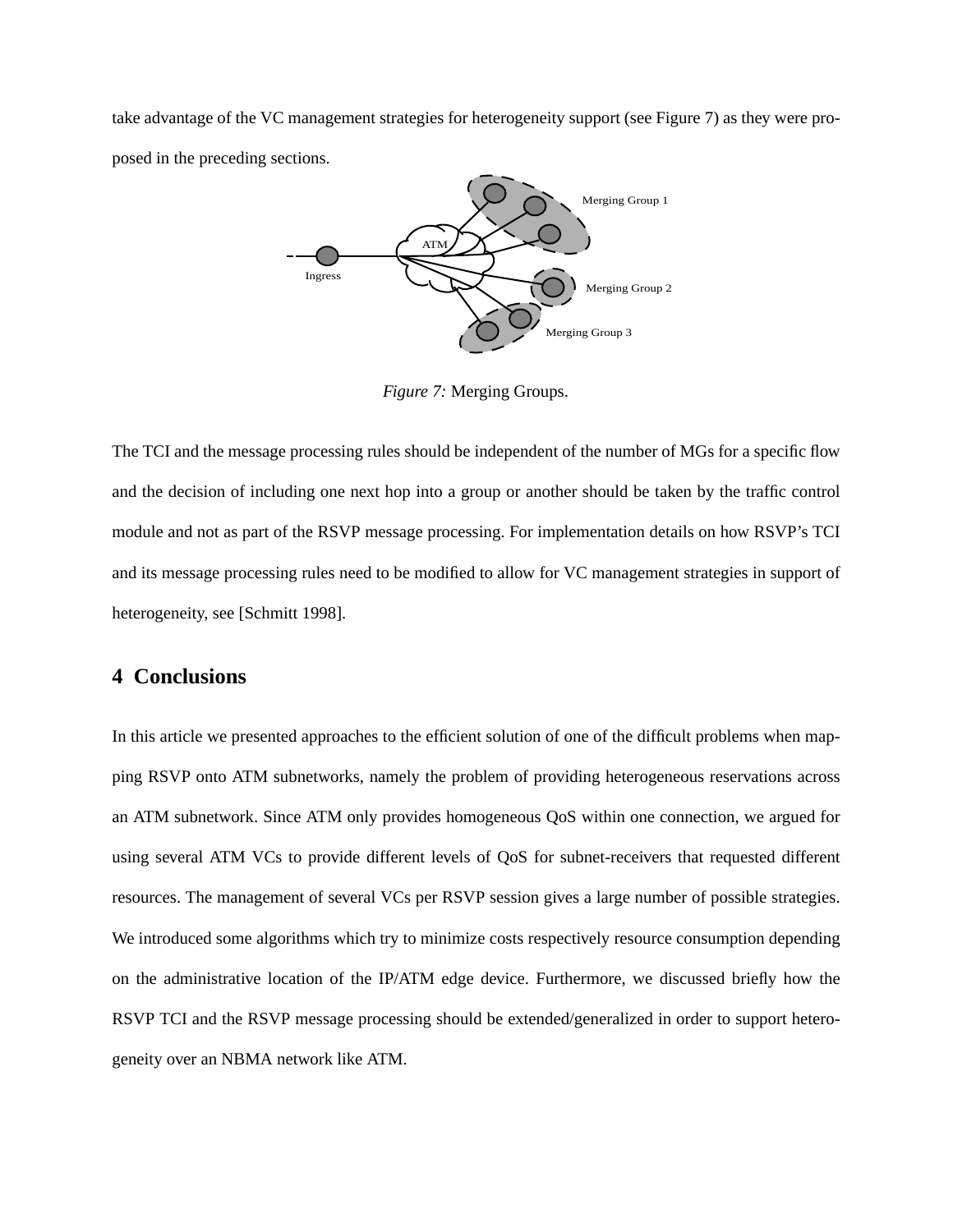It can be concluded that if heterogeneity turns out to be an interesting feature of a reservation mechanism on the network layer, then different alternatives for "emulating" heterogeneity over an ATM network can vary considerably with respect to their resource consumption and costs. Thus it will be economically attractive to choose a "good" alternative (preferably the optimal one, if it can be determined).

This article studied only one of the problems of mapping RSVP/IntServ onto ATM and proposed solutions for this – much remains to be done. As pointed out in [section 1,](#page-3-0) there are several other difficult problem areas. For further work in the direction of supporting heterogeneity over an ATM network via VC management strategies, it will be interesting to evaluate more quantitatively the effect of different cost/ resource consumption functions, different topologies, and different combinations of heterogeneous reservations and how much can be gained by using an "intelligent" VC management strategy.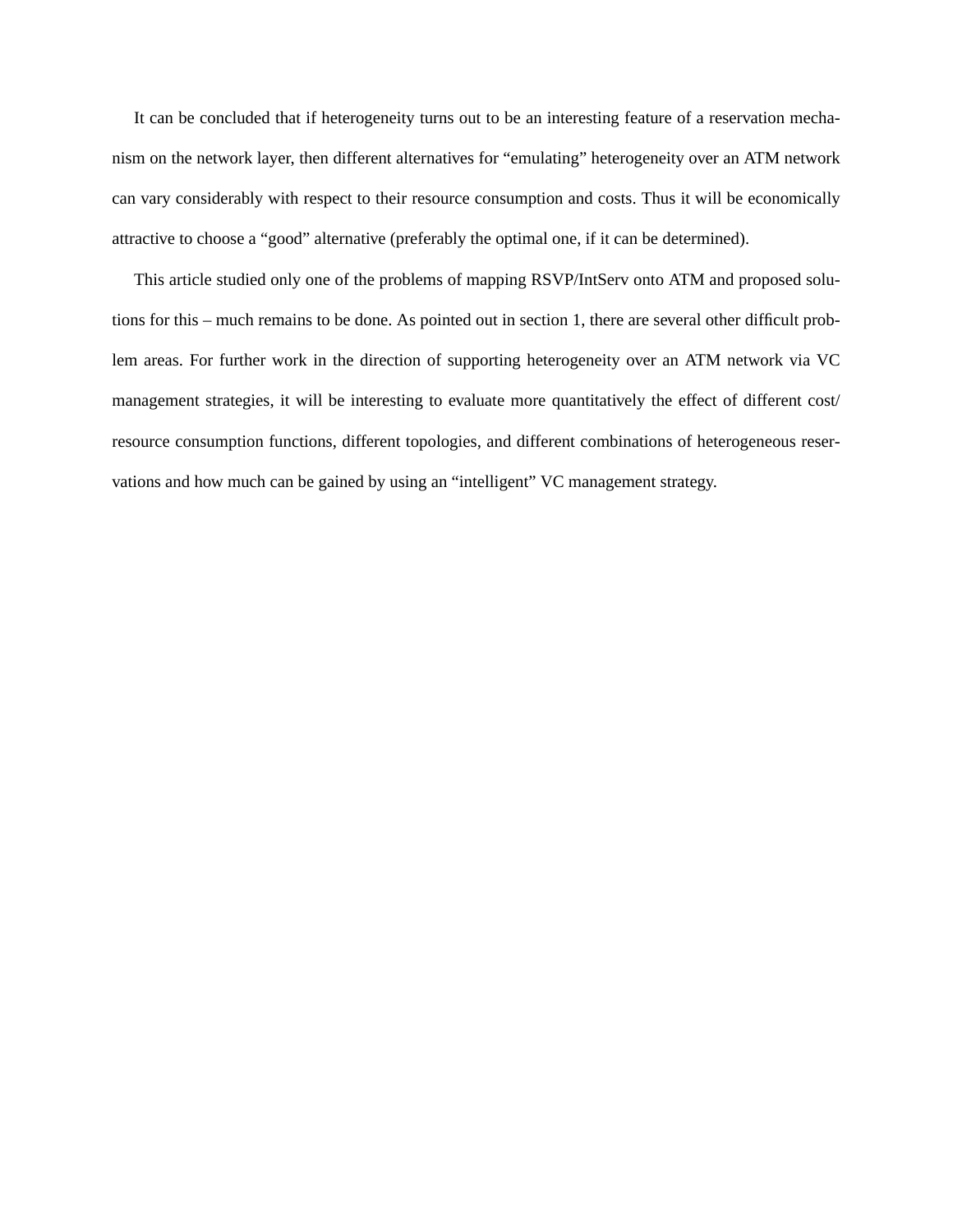# **References**

ATMF96a (1996). ATM Forum Technical Commitee: Traffic Management (TM) Specification 4.0.

- ATMF96c (1996). ATM Forum Technical Committee: Private Network-Node Interface (PNNI) Signalling Specification.
- Berger, L., Crawley, E., Berson, S., Baker, F., Borden, M., and Krawczyk, J. (1998). A Framework for Integrated Services with RSVP over ATM. RFC 2382.
- Black, D., Blake, S., Carlson, M., Davies, E., Wang, Z., and Weiss, W. (1998). An Architecture for Differentiated Services. RFC 2474.
- Braden, R., Clark, D., and Shenker, S. (1994). Integrated Services in the Internet Architecture: an Overview. RFC 1633.
- Braden, R. and Zhang, L. (1997). RSVP Version 1 Message Processing Rules. RFC 2209.
- Braden, R., Zhang, L., Berson, S., Herzog, S., and Jamin, S. (1997). Resource Reservation Protocol (RSVP) - Version 1 Functional Specification. RFC 2205.
- Corghi, A., Salgarelli, L., Sanneck, H., Smirnov, M., and Witaszek, D. (1997). Supporting IP Multicast Integrated Services in ATM Networks. Internet Draft, work in progress.
- Francis-Cobley, P. and Davies, N. (1998). Performance Implications of QoS Mapping in Heterogeneous Networks Involving ATM. In *Proc. of IEEE Conference on ATM '98 (ICATM'98)*. IEEE.
- Garrett, M. and Borden, M. (1998). Interoperation of Controlled Load and Guaranteed Service with ATM. RFC 2381.

ISO98 (1998). ISO/IEC JTC1/SC29/WG11: MPEG-4 Systems Final Committee Draft.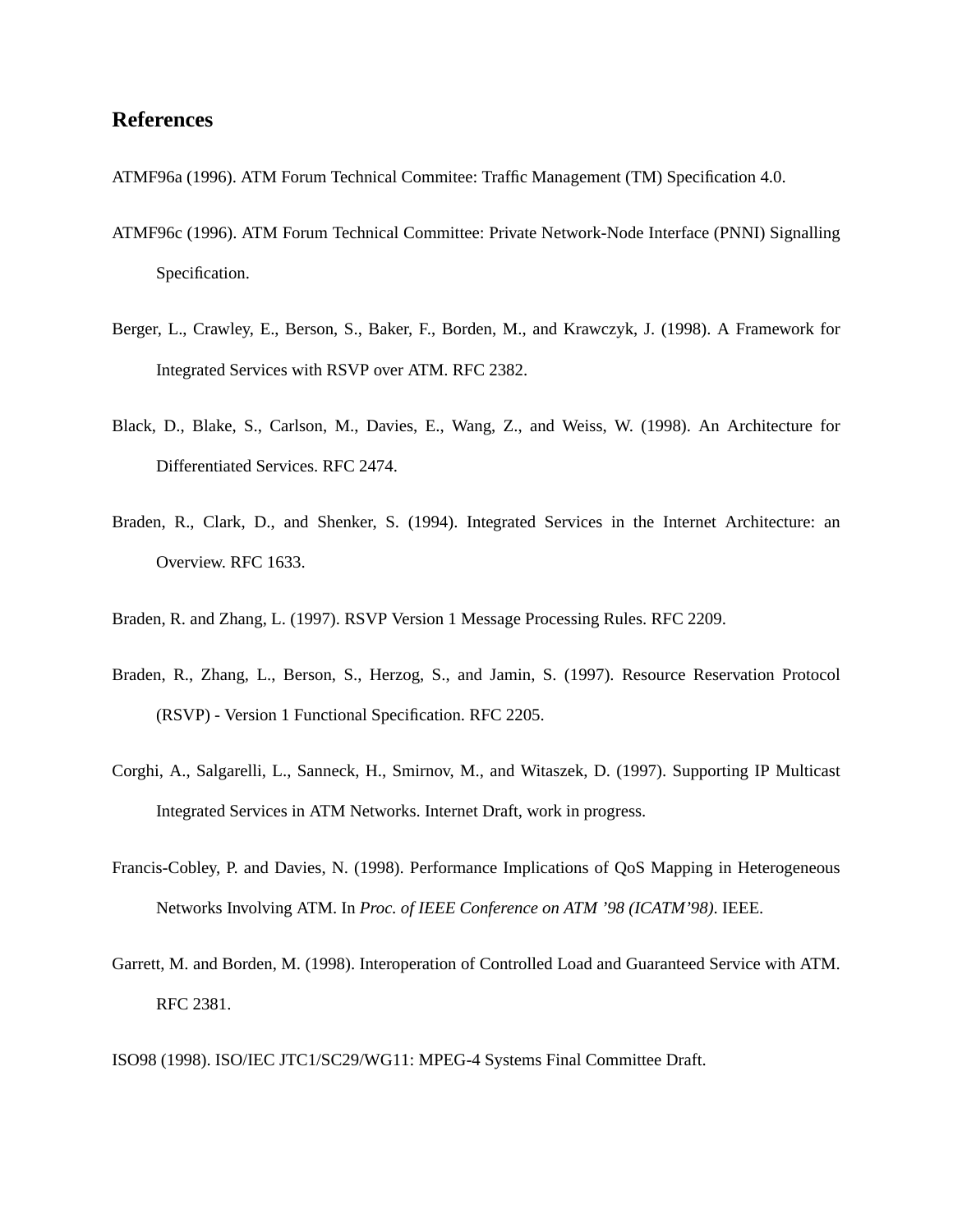- ITU94 (1994). ITU-T: Rec. Q.2931: B-ISDN User-Network Interface Layer 3 Specification for Basic Bearer/Caller Control.
- Jamison, J. and Wilder, R. (1997). vBNS: The Internet Fast Lane for Research and Education. *IEEE Communications Magazine*, 35(1).
- Kompella, V., Pasquale, J., and Polyzos, G. (1993). Multicast Routing for Multimeda Communication. *IEEE/ACM Transactions on Networking*, 1(3).
- Kumar, V., Lakshman, T., and Stiliadis, D. (1998). Beyond Best Effort: Router Architectures for the Differentiated Services of Tomorrow's Internet. *IEEE Communications Magazine*, 36(5).
- McCanne, S., Jacobson, V., and Vetterli, M. (1996). Receiver-driven Layered Multicast. In *Proc. of ACM SIGCOMM'96*.
- Salgarelli, L., Corghi, A., Sanneck, H., and Witaszek, D. (1997). Supporting IP Multicast Integrated Services in ATM networks. In *Proc. of SPIE Voice and Video '97, Broadband Networking Technologies*. SPIE.
- Schmitt, J. (1998). Extended Traffic Control Interface for RSVP. Technical Report TR-KOM-1998-04, Darmstadt University of Technology.
- Shenker, S., Partridge, C., and Guerin, R. (1997). Specification of Guaranteed Quality of Service. RFC 2210.
- Wroczlawski, J. (1997). Specification of the Controlled-Load Network Element Service. RFC 2211.
- Wu, L., Sharma, R., and Smith, B. (1997). Thin Streams: An Architecture for Multicasting Layered Video. In *Proc. of NOSSDAV '97*. IEEE.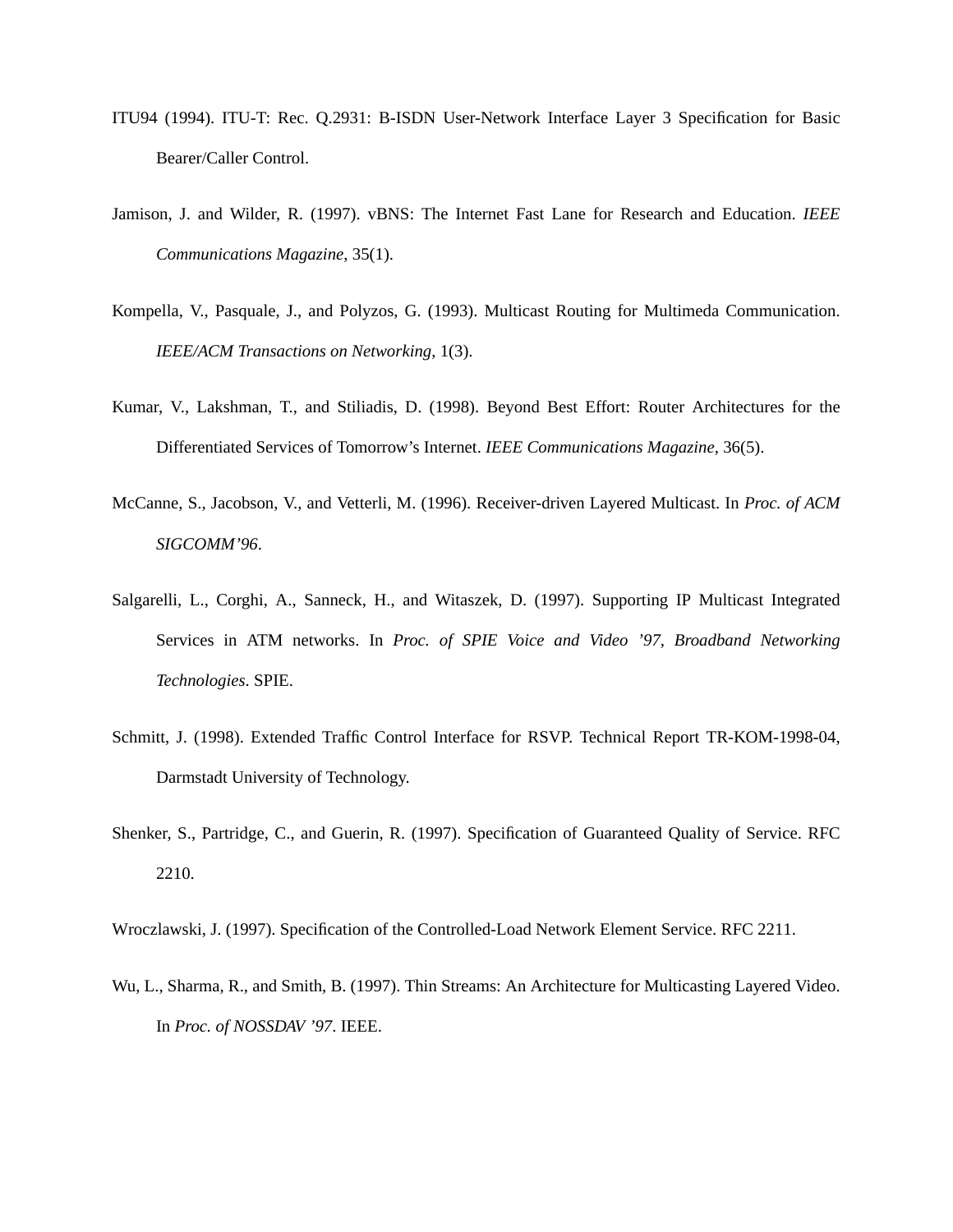# **Appendix**

## **Proof of Theorem 1:**

Suppose  $p^{opt} = \{R_1, ..., R_n\}$  is not ordered, then there is at least one pair  $R_i = \{r_{i1}, ..., r_{ik}\},$  $R_j = \{r_{j1}, ..., r_{jl}\}$  with  $i_1 < ... < i_m < j_l < ... < i_k < ... < j_l$  (without loss of generality we assume  $j_l < i_k$ ). Now let  $\overline{R}_i = \{r_{i1}, ..., r_{im}\}\$  and  $\overline{R}_j = \{r_{j1}, ..., r_{ik}, ..., r_{jl}\}\$ 

Thus, we have:

$$
c(\overline{R}_i) + c(\overline{R}_j) = f(\overline{R}_i, q(r_{iI})) + f(\overline{R}_j, q(r_{jI}))
$$
  
\n
$$
= f(R_i, q(r_{iI})) - (k-m)K(q(r_{iI})) + f(R_j, q(r_{jI})) + (k-m)K(q(r_{jI}))
$$
  
\n
$$
= f(R_i, q(r_{iI})) + f(R_j, q(r_{jI})) + (k-m)(K(q(r_{jI})) - K(q(r_{iI})))
$$
  
\n
$$
< f(R_i, q(r_{iI})) + f(R_j, q(r_{jI}))
$$
 (since  $q(r_{iI}) > q(r_{jI})$  and K is strictly increasing in q)  
\n
$$
= c(R_i) + c(R_j)
$$

That means for  $\overline{p} = (p^{opt}/\{R_i, R_j\}) \cup \{\overline{R}_i, \overline{R}_j\}$  applies:

$$
c(\overline{p}) < c(p^{opt})
$$

which contradicts the cost-optimality, and thus  $p^{opt}$  must be an ordered partition (under the assumptions being made).

■

### **Proof of Theorem 2:**

By induction over the number of different reservation requests *N*:

$$
N = 1: |S_{oP}(1)| = 1 = 2^{0}
$$
  

$$
N \rightarrow N+1: |S_{oP}(N+1)| = \sum_{k=1}^{N+1} A(N+1, k) = 2 + \sum_{k=2}^{N} \sum_{i=1}^{N-k+2} A(N+1-i, k-1)
$$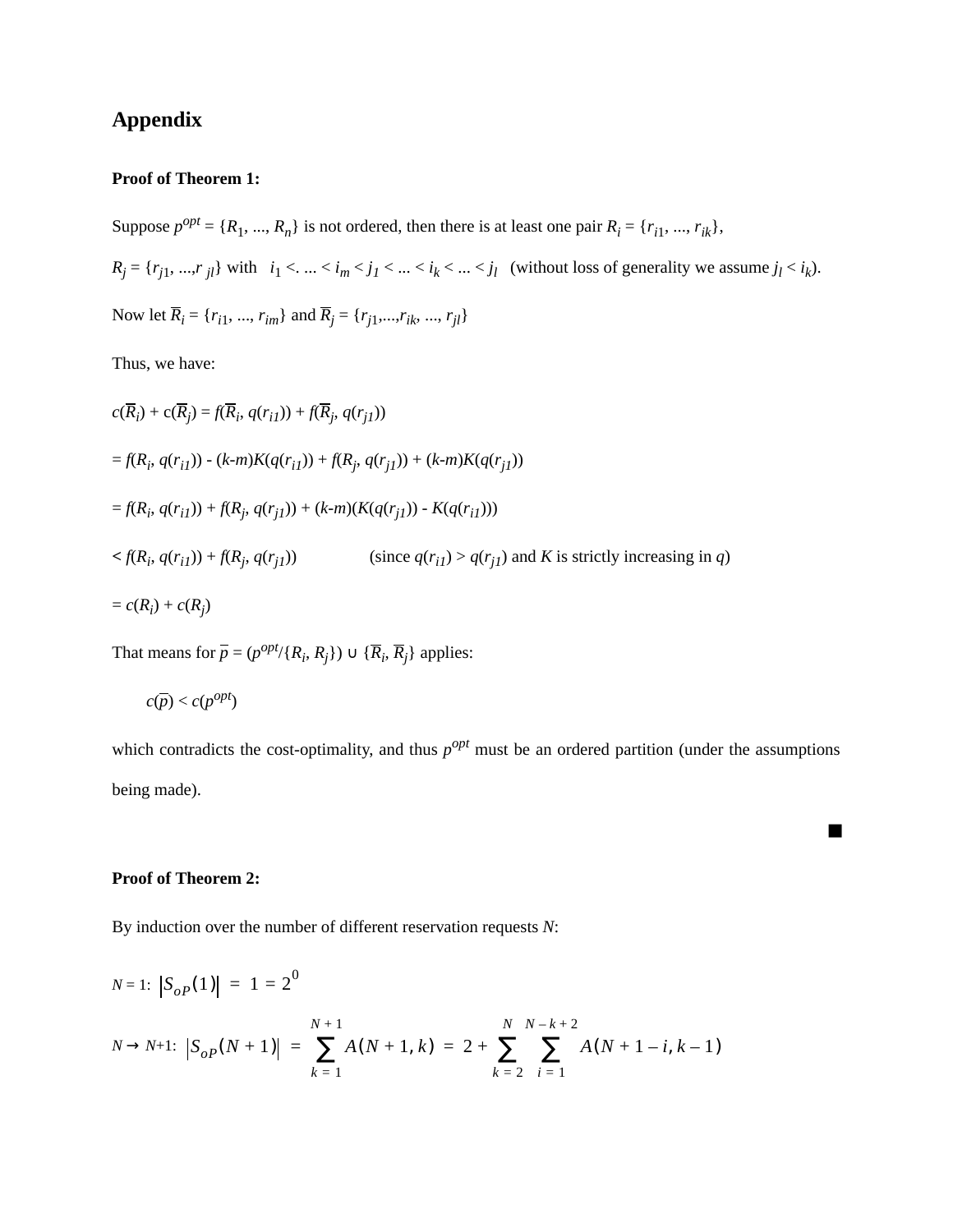$$
= 2 + \sum_{k=2}^{N} \sum_{i=0}^{N-k+1} A(N-i, k-1) = 2 + \sum_{k=2}^{N} \left( A(N, k-1) + \sum_{i=1}^{N-k+1} A(N-i, k-1) \right)
$$

■

$$
= 2 + \sum_{k=1}^{N-1} A(N, k) + \sum_{k=2}^{N} A(N, k) = 2 \sum_{k=1}^{N} A(N, k) = 2(|S_{oP}(N)|) = 2^N
$$

where we used several times that  $A(N, N) = A(N, 1) = 1$ .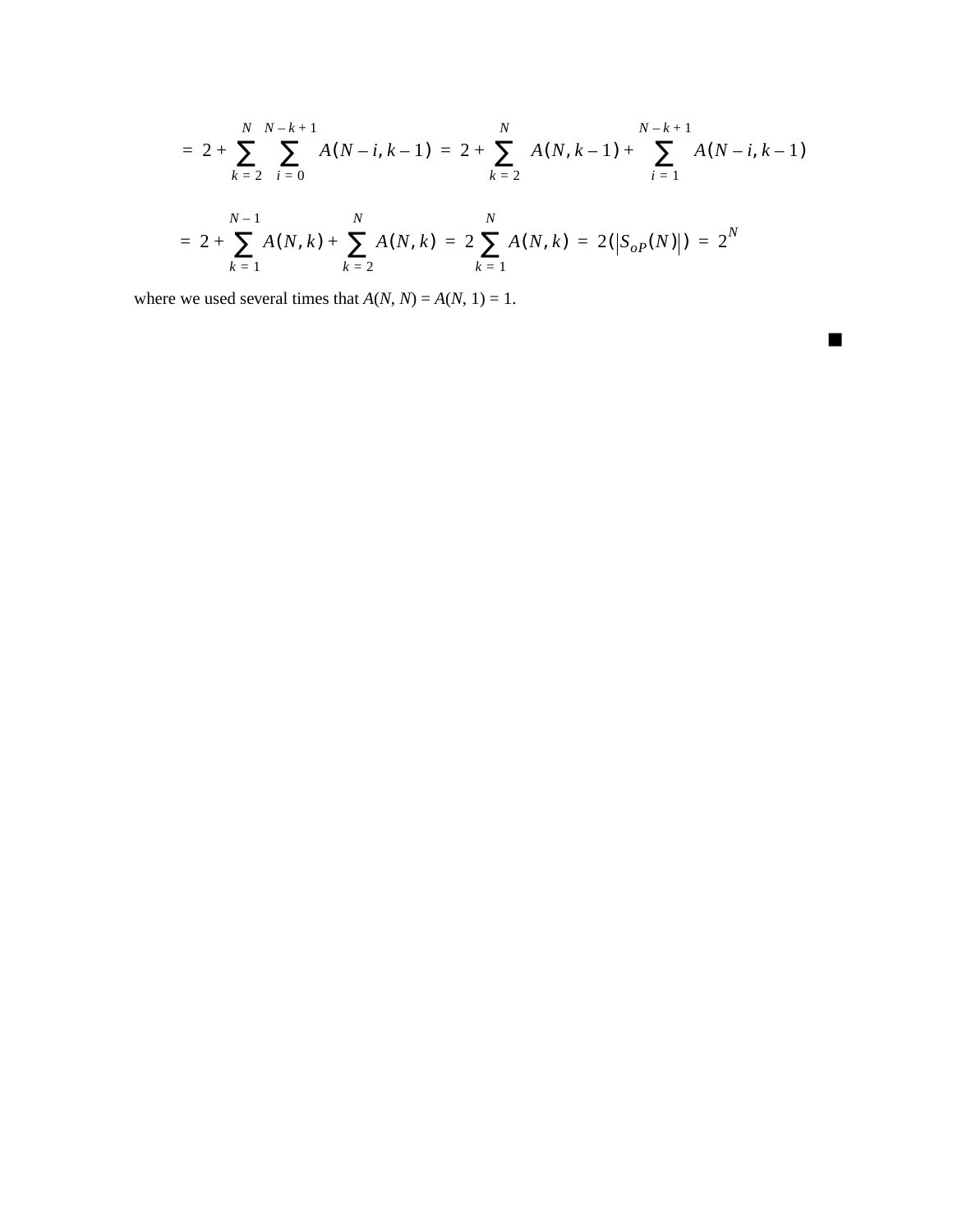| $\mathbf{A}$ |               |    |           |     |     |      |  | ں ،                     |
|--------------|---------------|----|-----------|-----|-----|------|--|-------------------------|
| $ S_P(N) $   | ∽<br><u>.</u> | 15 | EO.<br>ວ∠ | 203 | 877 | 4140 |  | 21147 115975 1382938768 |

**Table 1: Growth of the Partition Space.**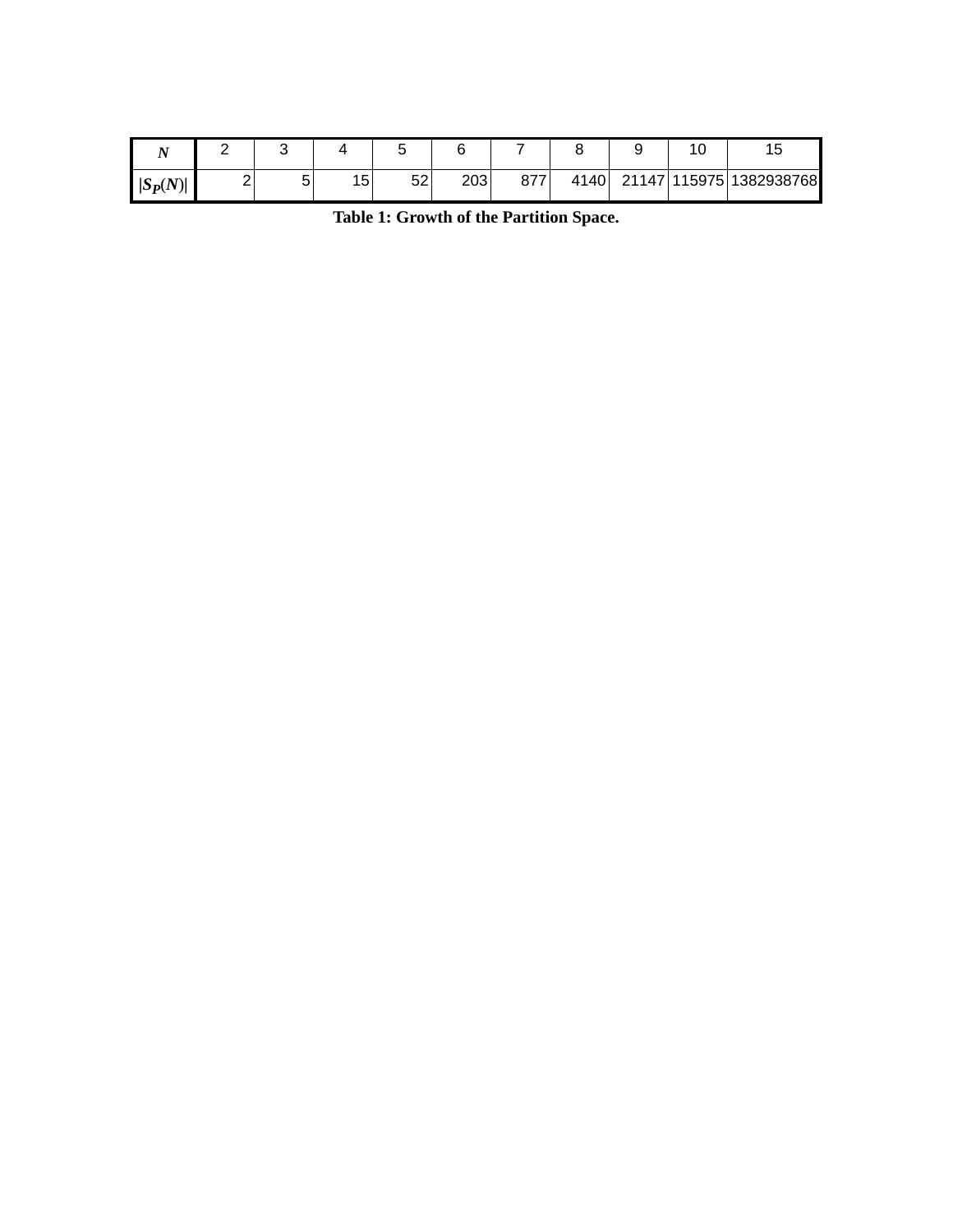| N             |          | ັ |    |    | ี   |     |     |     |     | 15                           |
|---------------|----------|---|----|----|-----|-----|-----|-----|-----|------------------------------|
| $ S_P(N) $    | ⌒        |   | 15 | 52 | 203 | 877 |     |     |     | 4140 21147 115975 1382938768 |
| $ S_{oP}(N) $ | <u>.</u> |   |    | 16 | 32  | 64  | 128 | 256 | 512 | 16384                        |

**Table 2: Growth of the Complete Partition Space and of the Ordered Partition Space.**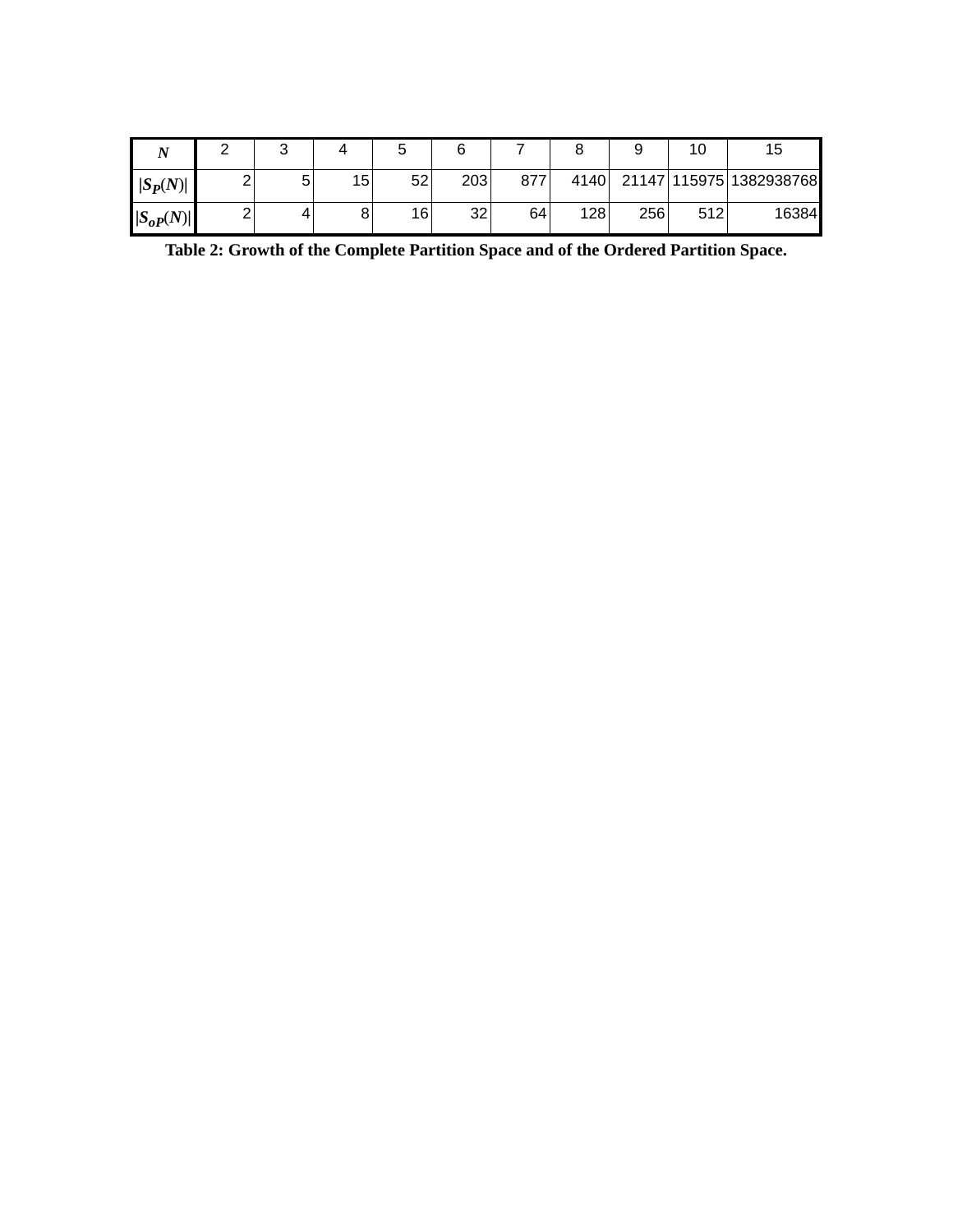

*Figure 1:* The Full Heterogeneity Model.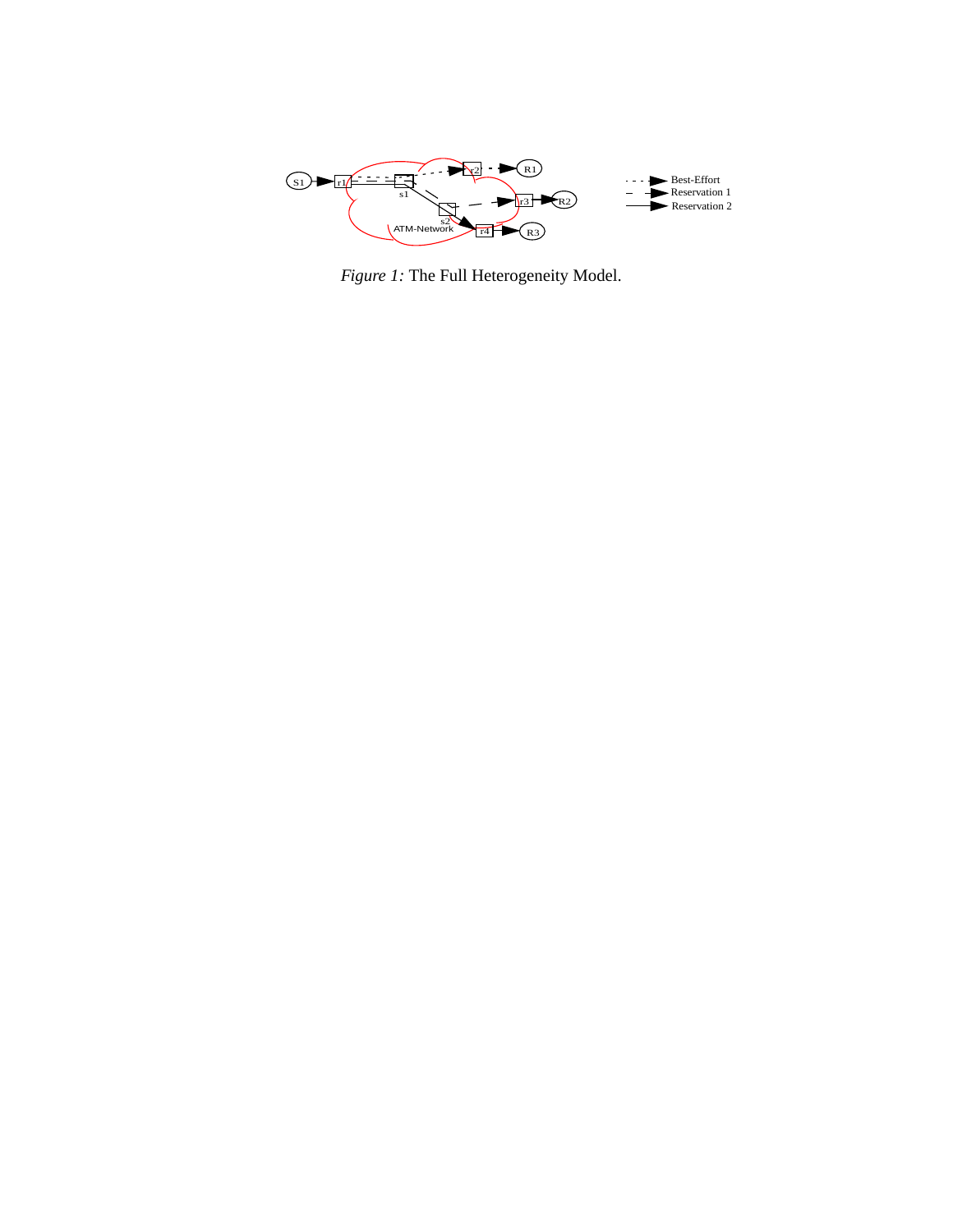

*Figure 2:* The Limited Heterogeneity Model.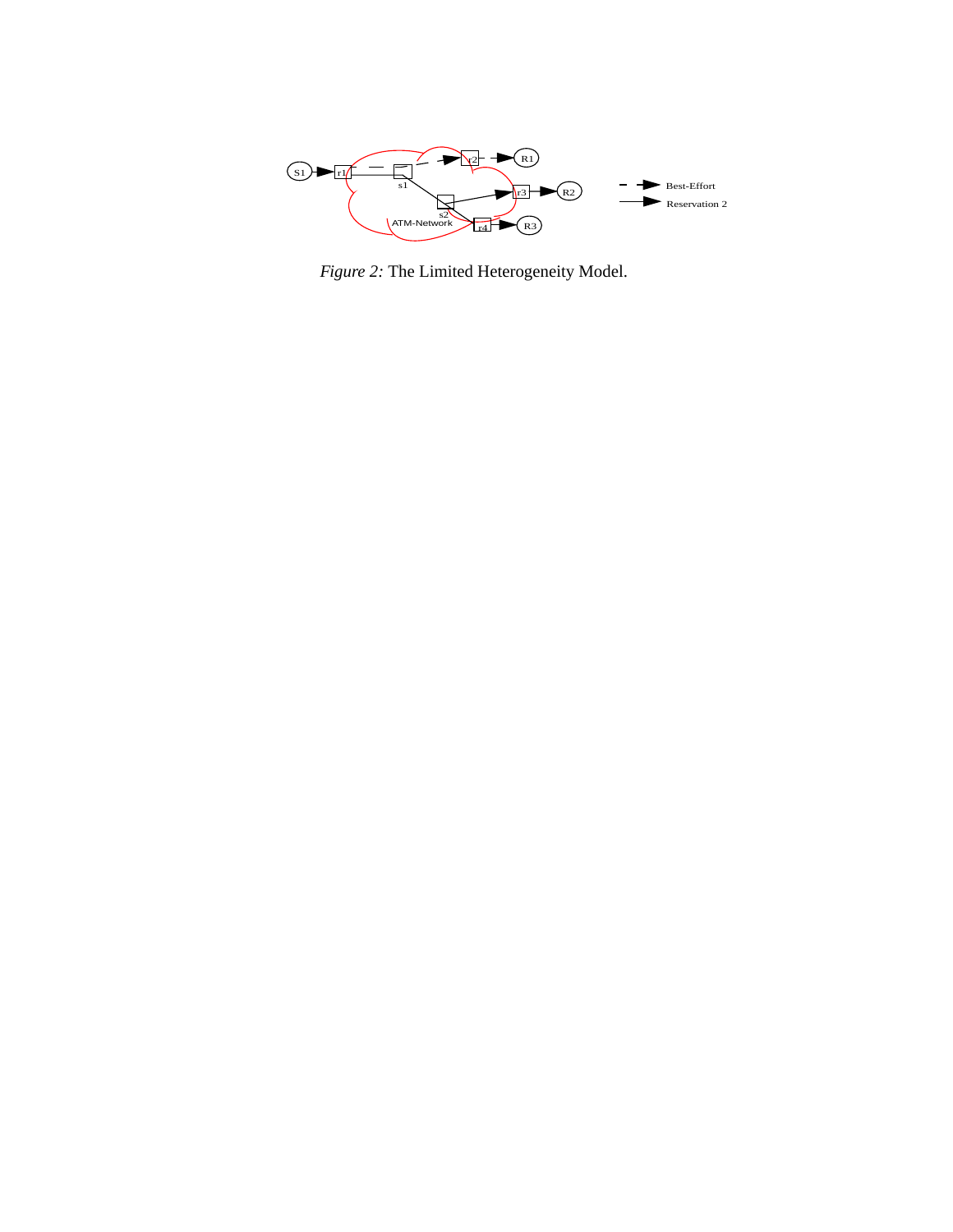

*Figure 3:* Different Types of Edge Devices.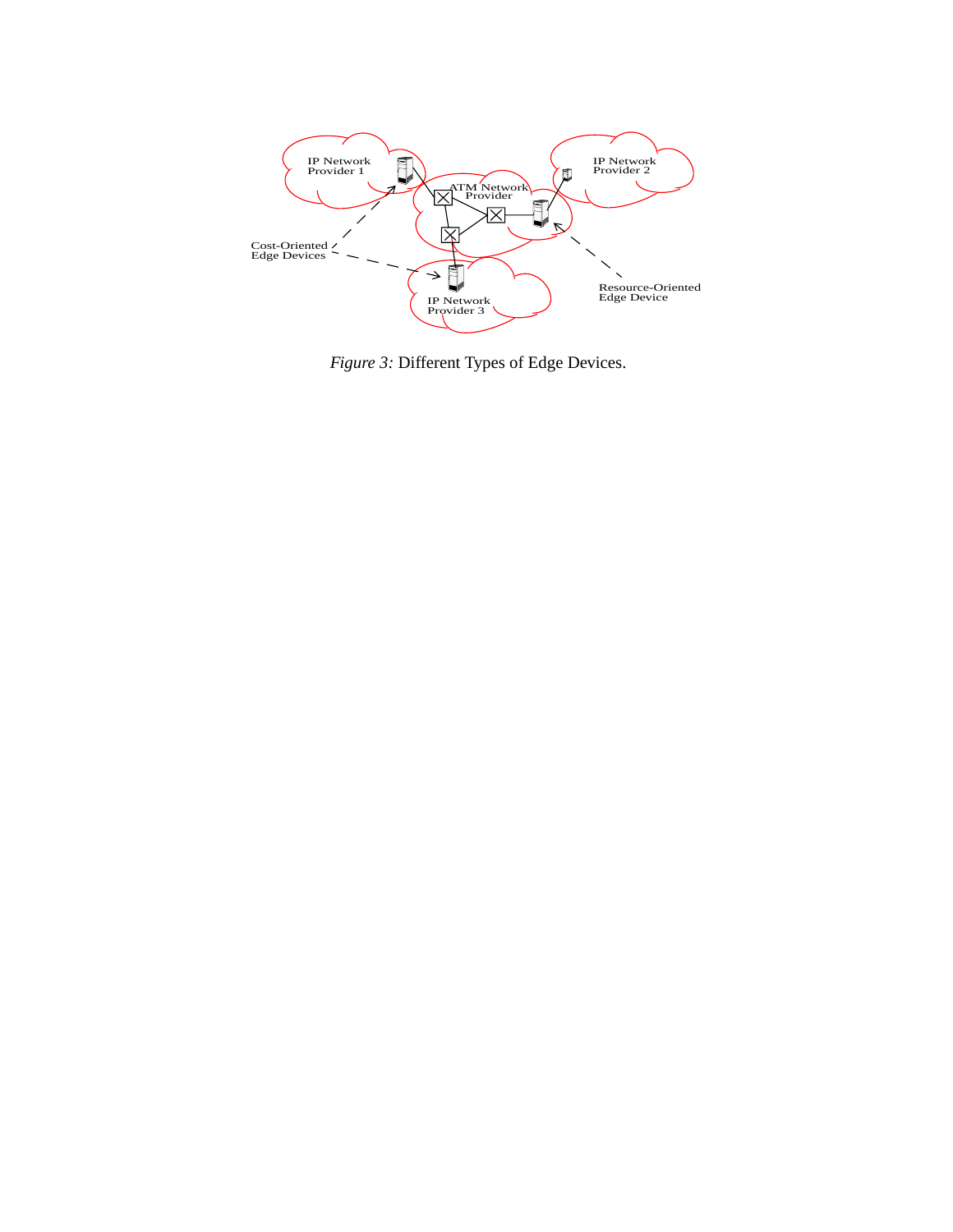```
k = j = 1; V = R;<br>WHILE (V NOT empty) DO
   WHILE (V NOT empty) DO // loop over all receivers<br>R[k] = r[j]; // start new VC
                                                           R[k] = r[j]; // start new VC
   V = V - r[j];
   L' = INFINITY;
   WHILE (V NOT empty) AND (L < L') DO <br>
j++;<br>
// try to add receivers
      j++;<br>
\frac{1}{2} // try to add receivers to VC<br>
\frac{1}{2} = union(R[k], r[j]);<br>
\frac{1}{2} // as long as it is cheaper
                                                           // as long as it is cheaper
      L = link bandwidth consumption of H; // than opening a new VC
      L' = link bandwidth consumption of R[k] +
            link bandwidth consumption of {r[j]};
      IF (L \leq L')<br>
R[k] = H;R[k] = H; // adding succesful
         V = V - {min V};
      ELSE
          j--; // start new partition
   k++;
          Figure 4: Greedy Algorithm for Resource-Oriented Edge-Device
```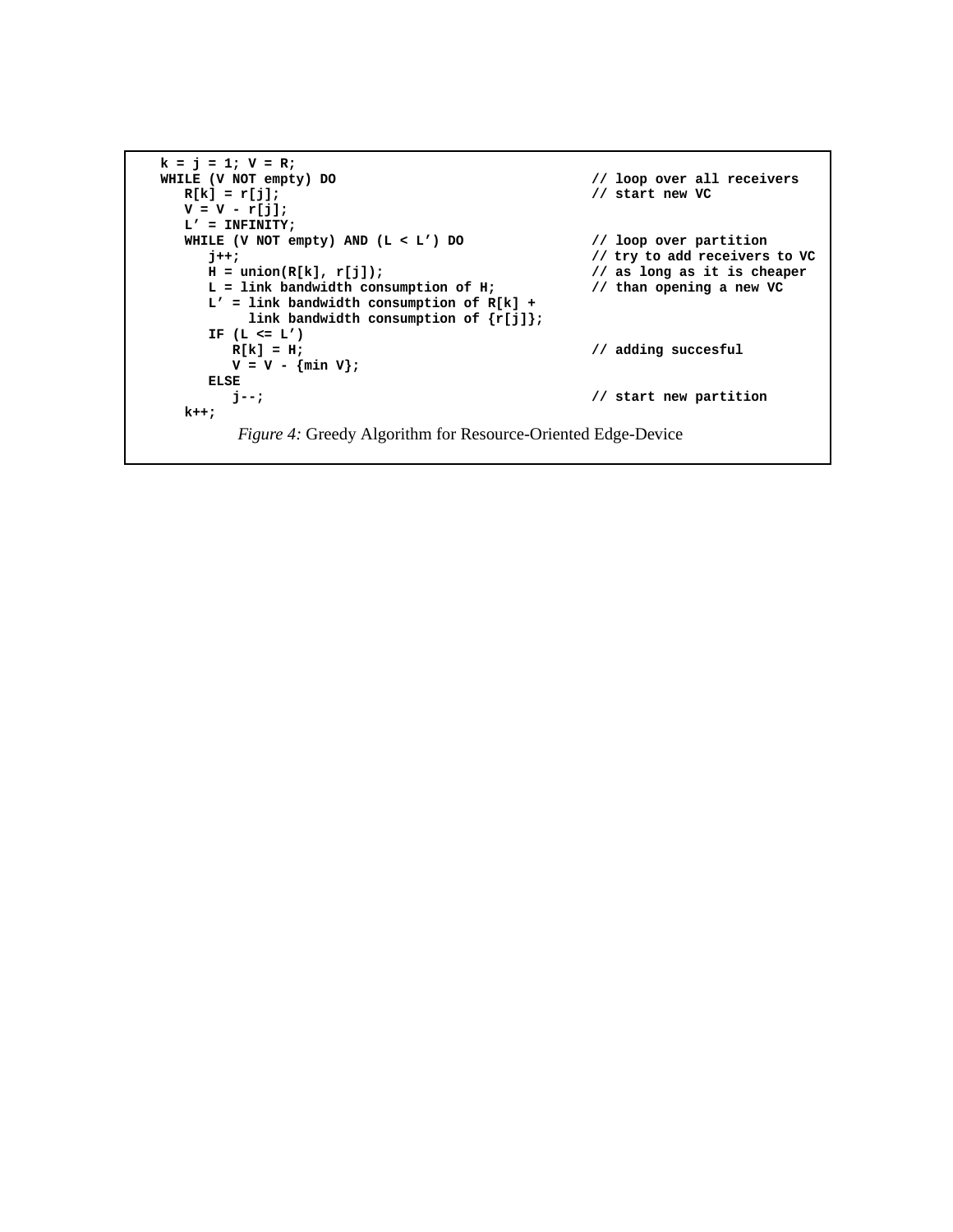

.

*Figure 5:* Example Network.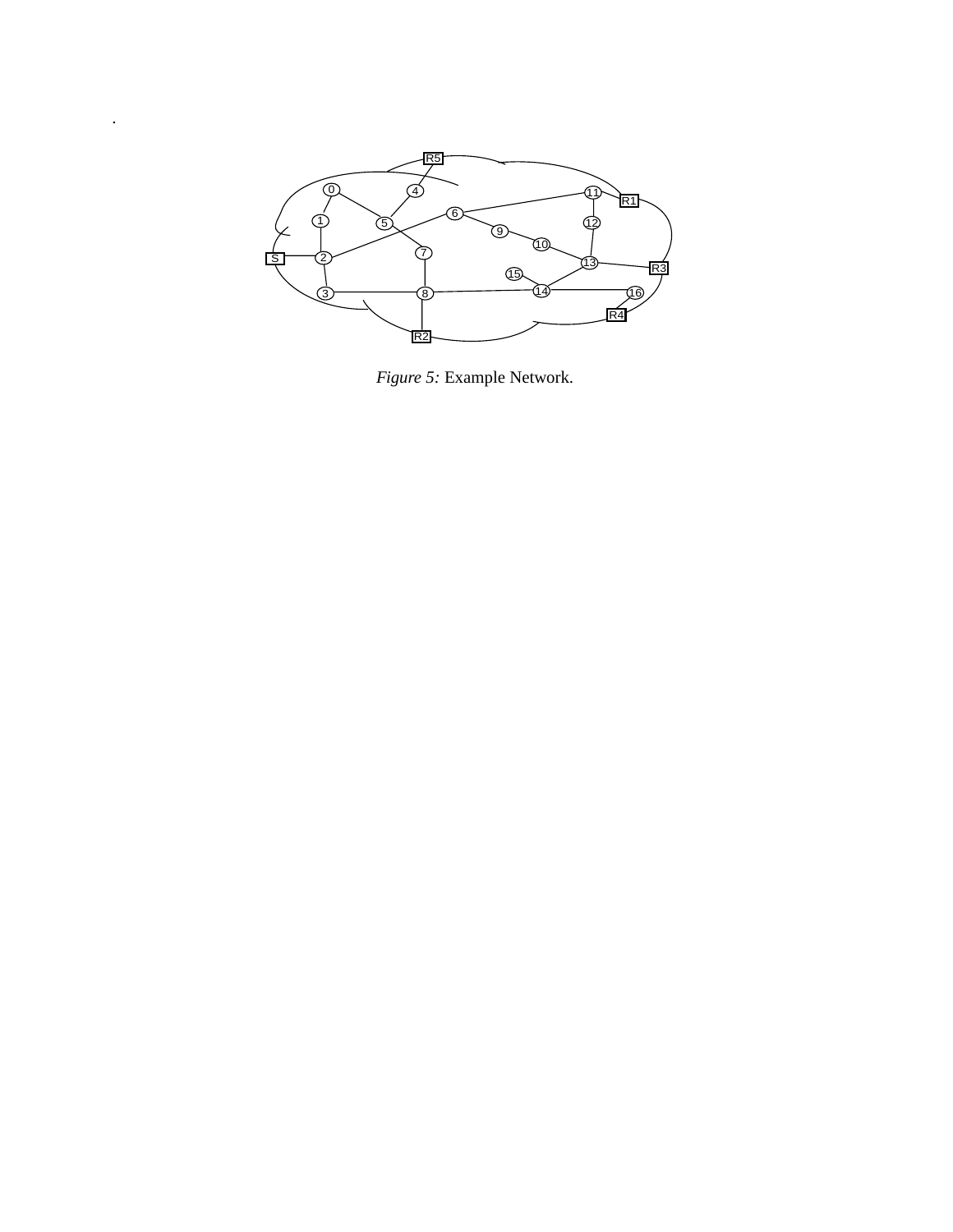

*Figure 6:* Example of an Unordered Optimal Partition.